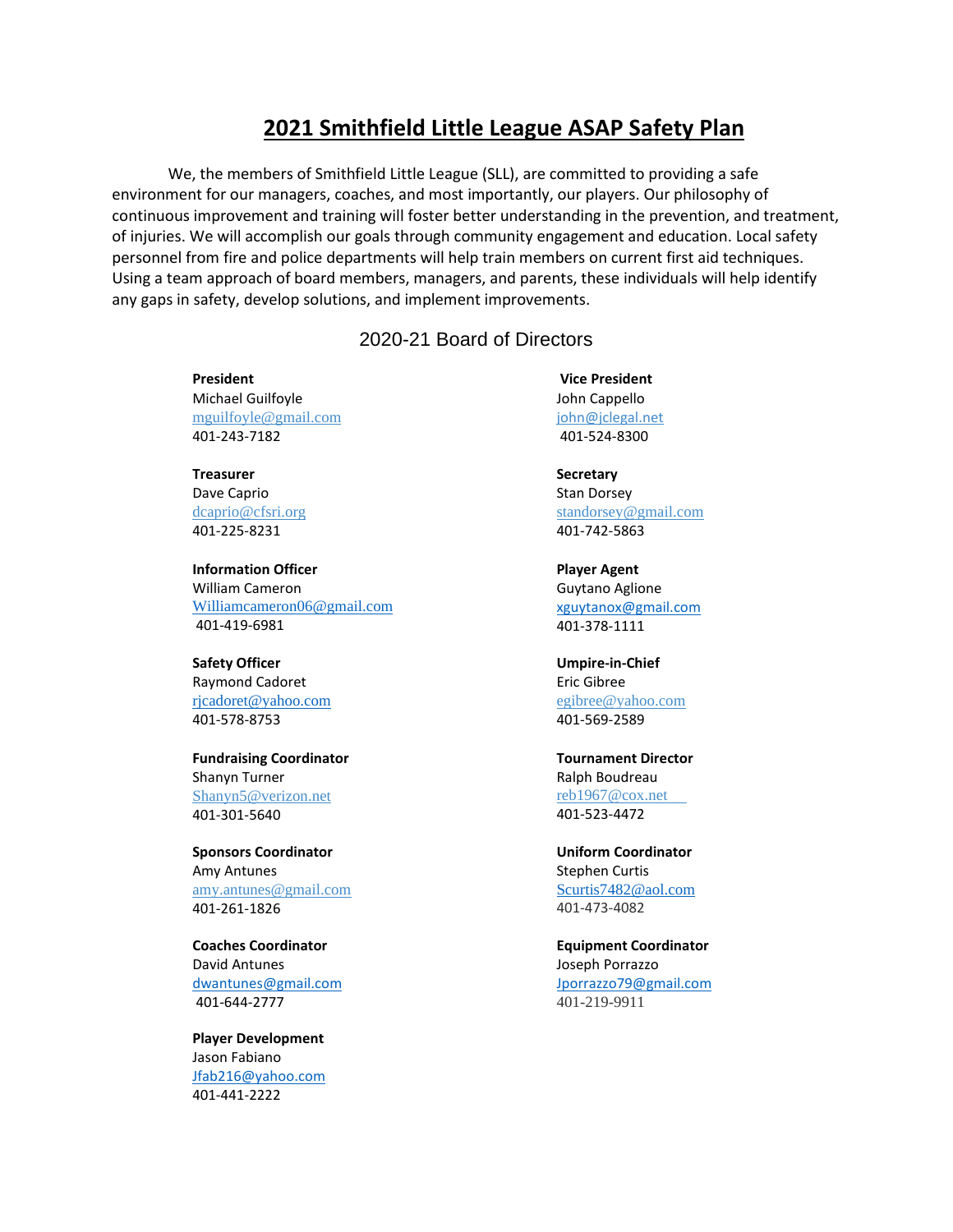The monthly ASAP newsletter prepared by Little League and the Smithfield Little League ASAP safety manual will be emailed to all participating members with e-mail addresses. Managers will be provided electronic copies of the ASAP safety manual. Each year the Board of Directors shall discuss a budget for safety-related items within the league. Each manager will be encouraged to appoint a team safety representative to review and distribute the safety plan and code of conduct to players and parents. All board members, managers, coaches, umpires, and any interested volunteers must attend the annual first aid class. This season, the first aid class will be offered by a representative of the Smithfield Fire Department on *3 April, 2021*. A CPR/AED class will also be included in this presentation. The DSO and/ or DA will be given the opportunity to review the league safety plan prior to submitting it to Williamsport.

 **Code of Conduct**: Speed Limit 5 mph in roadways and parking lots while attending any Smithfield Little League function: Watch for small children around parked cars. • No alcohol, tobacco or medical/recreational/illegal drugs are allowed in any parking lot, field, or common areas within a Smithfield Little League playing area. • Smoking is strictly prohibited on and near all Smithfield Little League facilities. If spectators want to smoke they will need to move at least 50 feet away from the event. • Marijuana in all forms (medicinal, oil, rubs, and edibles) is also strictly prohibited. Those found with such substances at a Smithfield Little League facility will be immediately reported to the Smithfield Police Department and prohibited from attending further events. • No playing in parking lots at any time. • No playing on and around lawn equipment. • Use crosswalks when crossing roadways. Always be alert for traffic. • Profanity is highly discourages. • No swinging bats or throwing baseballs at any time within the walkways and common areas of the Smithfield Little League ball fields. • No throwing balls against dugouts or against backstop. • Catchers must be used for all batting practice sessions. • No throwing rocks. • No horse play in walkways at any time. • No climbing fences. • No pets are permitted at Smithfield Little League games or practices.

• Only a player in the batter's box may swing a bat (Age 6 - 12). Juniors (Age 13) on the field at bat or on deck may swing a bat. Be alert of area around you when swinging bat while in the on-deck position. • Players and spectators should always be alert for foul balls and errant throws. • During game play, players must always remain in the dugout area in an orderly fashion. • After each game, each team must clean up trash in dugout and around stands. • All gates to the field must always remain closed. • After players have entered or left the playing field, gates should be closed and secured. • No children under the age of 16 are to be permitted in the concession stands. • Managers, coaches and umpires are to ensure a safe playing area and should complete the field safety checklist by walking the field before every game and or practice. • Failure to comply with the above may result in expulsion from the Smithfield Little League fields.

 **Requirements and Expectations**: every manager and coach must attend a fundamentals training seminar prior to the starts of the Little League season the little league season. • A safety clinic will take place on *3 April, 2021*. • Managers, Coaches, and Volunteers must complete a Little League Volunteer application form for 2021. This ensures that the children that are placed in our care will be in safe hands.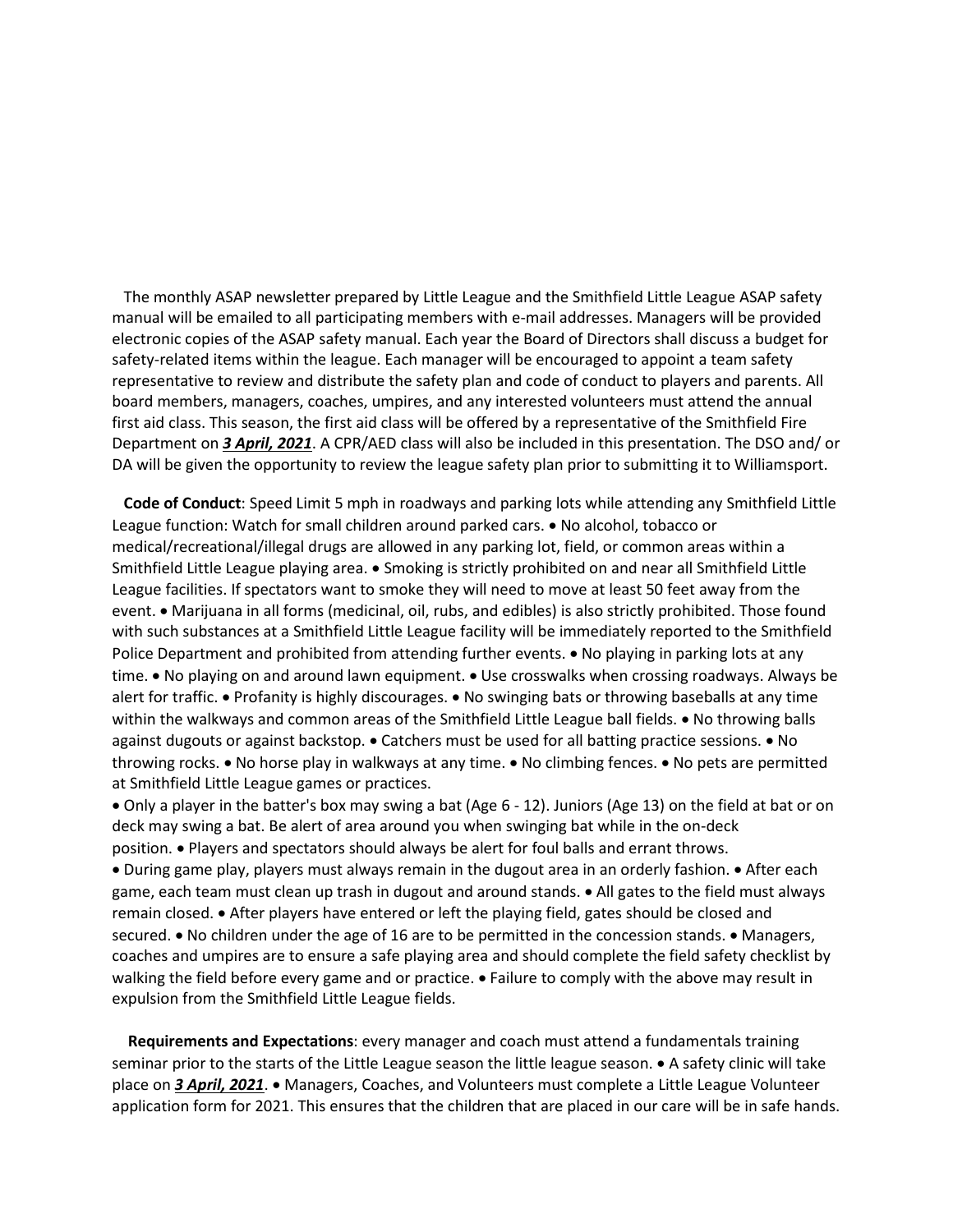If you need a form, please visit the Smithfield Little League website or contact the league president. • **Per Little League International regulations**, all volunteers must pass a national background check. Managers, coaches and other volunteers may not participate until they have completed the volunteer process. • Whenever possible, make sure someone at your practice or game has a cellular phone to use in case of an emergency. • Safety is everyone's job. Prevention is the key to reducing accident to minimum. • Report all hazardous conditions on the field assessment form to the Safety Officer or any Board member. Do not play on a field that is not safe or with unsafe equipment. Be sure all players are always fully equipped, especially catchers and batters**.** 

**WHAT DO COACHES EXPECT FROM PLAYERS?** • Be on time for all practices and games in the proper uniform and wearing proper protective gear. • To always do their best whether in the field or on the bench. • To be cooperative always and share team duties. • Not to horse play while on the bench or in the dugout. • To respect not only others, but themselves as well. • To be positive with teammates always. • To try not to become upset at their own mistakes or those of others. We will all make our share of mistakes this year and we must support one another. • To understand that winning is only important if you can accept losing, as both are important parts of any sport.

**WHAT CAN FAMILIES AND PLAYERS EXPECT FROM A MANAGER?** • To be on time for all practices and games. • To be as fair as possible in giving playing time to all players. • To do the best to teach the fundamentals of the game. • To be positive and respect each child as an individual. • To set reasonable expectations for each child and for the season. • To teach the players the value of winning and losing. • To be open to ideas, suggestions or help. • To never holler at any member of the team, the opposing team or umpires. Any confrontation will be handled in a respectful, quiet and individual manner.

**WHAT DO MANAGERS EXPECT FROM FAMILIES?** • adhere to the Parent Agreement Conduct form and to come out and enjoy the game. Cheer to make all players feel important. • To allow the manager to coach and run the team. • To try not to question the manager's leadership. All players will make mistakes and so will he or she. • Do not holler at the manager, the players or the umpires. We are all responsible for setting examples for our children. We must be the role models in society today. If we eliminate negative comments, the children will have an opportunity to play without any unnecessary pressures and will learn the value of sportsmanship. • If you wish to question a manager's strategies or leadership, please do not do so in front of the players or fans. A phone number will be available for you to call at any time to share a concern.

The purpose of "**Play It Safe**" is to provide information and counsel to Little League personnel on carrying out basic safety policies and making Little League a safer and more enjoyable activity. Those who are engaged in Little League administration and management should understand how fundamentals of safety can be applied to various assignments in the organization. Safety practices should become routine discipline and a background reason for all activities. In short, become "safetyaware." The four cornerstones for building an effective safety program, known as the four "E's" of safety, may be described as follows: PLAY IT SAFE **EDUCATION** refers to the important matter of including suitable safety precautions in instructions, training, communications, drill work and follow-up. **EQUIPMENT** applies to the safe upkeep and use of physical property, fields, personal protective equipment, bleachers, bats, balls, etc. **ENTHUSIASM** is the key to selling this important ingredient called safety, which can prevent painful and disabling accidents. **ENFORCEMENT** should be applied more as an incentive for skillful ball playing rather than as disciplinary action. Far better results can be obtained by praise and recognition than by forcing players into line. Tactful guidance must be backed by firmness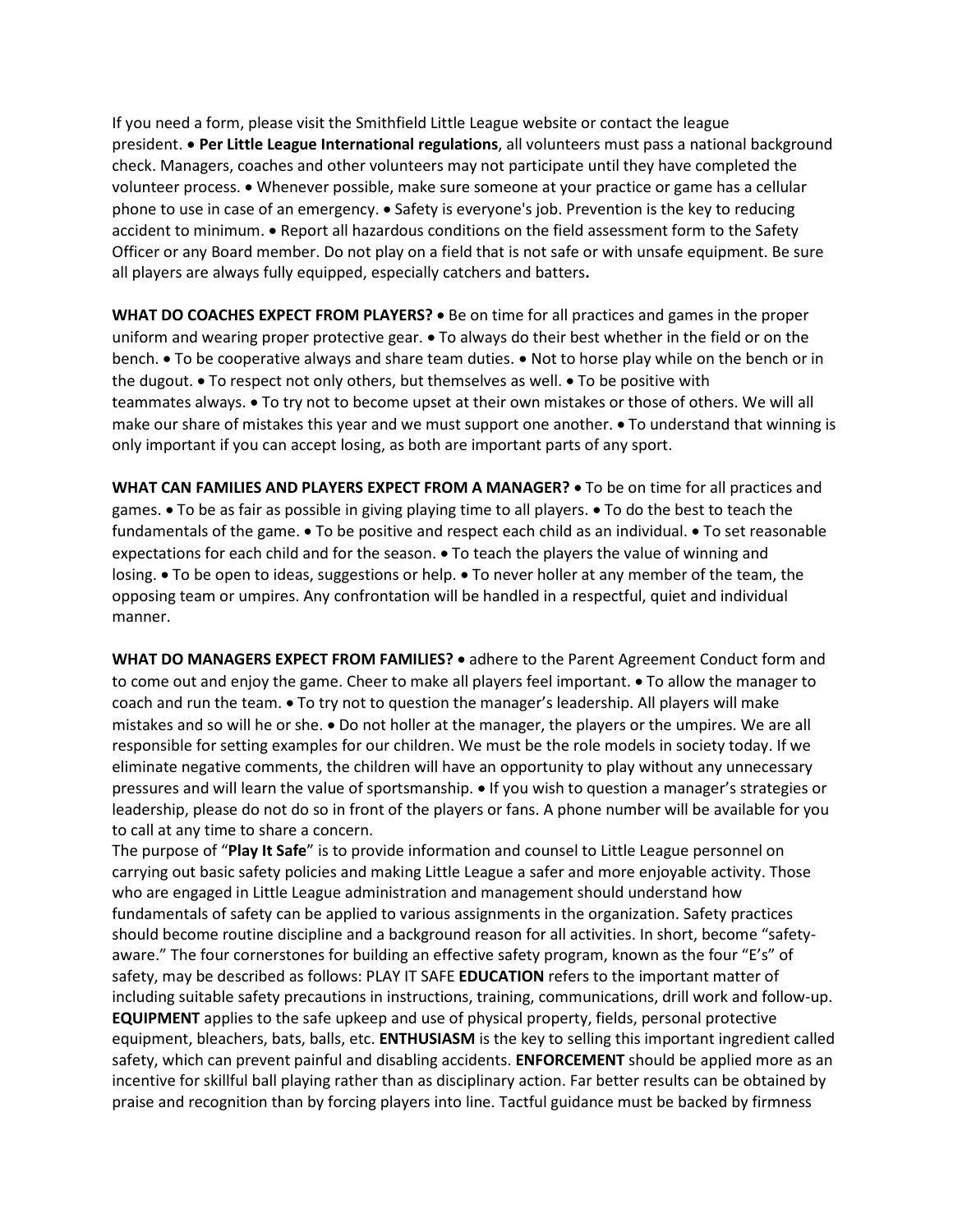and justly used discipline. SAFETY IS A RESPONSIBILITY for all. In order to understand the reasons for a Safety Program, we should look at why Little League has been so successful. Little League Policy: one of the reasons for Little Leagues' wide acceptance and phenomenal growth is that it fills an important need in our free society. As our program expands, it takes, more and more, a major part in the development of young people. It instills confidence and an understanding of fair play and the rights of other people. Many of the younger children who develop slower than others are given an opportunity not only to develop their playing skill but to learn what competition and sportsmanship are all about. All who take part in the program are encouraged to develop a high moral code along with their improvement in physical skills and coordination. These high aims of Little League are more for the benefit of the great majority of children rather than the few who would otherwise come to the top in any competitive athletic endeavor. Safety Responsibility The very fact that it is a basic principle of Little League to provide an opportunity for most of the youngsters who sign up for a team to receive these benefits, multiplies the exposure to accidental injury. Having accepted this large group of partly developed fledglings, we must also accept the moral responsibility for their safety. This obligation rests with every adult member of the league organization as well as with inactive parents who have entrusted their children to us. Other Reasons In addition to our basic moral responsibility, other significant reasons for an organized effort to prevent accidents are to: 1. Stimulate public confidence in this high caliber youth program. 2. Hold insurance costs to a minimum. 3. Reassure parents as to the safety of their children. 4. Develop safety-mindedness for their protection in later life.

### **DEFINING TERMS**

To clarify the meaning of these guidelines, we are defining use of the terms essential to an understanding of a basic accident-prevention program in Little League Baseball. They are as follows: 1. ACCIDENT is a sudden, undesirable and unplanned occurrence often resulting in bodily injury, disability and/or property damage.

2. ACCIDENT CAUSE is an unsafe condition, situation or act that may result directly in or contribute to the occurrence of an accident.

3. CORRECTIVE ACTION is the positive steps or measures taken to eliminate, or at least minimize, an accident cause.

4. CASE is used in the general sense, such as: accident case, injury case, claim case or insurance case.

5. HAZARD refers to a condition or a situation that could cause an accident.

6. INJURY is the physical harm or damage often resulting from an accident.

7. INSURANCE CLAIM refers to the right of a parent, as in the case of accident insurance to have eligible medical expenses resulting from an accidental injury connected with a game or scheduled practice paid by the appropriate insurance company

8. TYPE OF ACCIDENT is a phrase used to describe an unintentional, sudden incident that can be identified so effective counter measures may be taken. Examples are struck by, tripped, fell, collision with, caught between, etc.

9. AN UNSAFE ACT refers to unintentional human failure or lack of skill that can lead to an accident. It is one of the two general accident causes, the other being an unsafe condition.

10. AN UNSAFE CONDITION is an abnormal or faulty situation or condition which may cause an accident. Its presence, particularly when an unsafe act is committed, may result in an accident.

It is a recognized that the area, personnel, and facilities available for the operation of a Little League will dictate the structure of an effective safety program. These safety guidelines are presented as a goal toward which the adults who administer a league can work. The effectiveness of their efforts to prevent accidents will be measured more by their sincerity of purpose than by the amount of money and preponderance of volunteer effort at their disposal. Effective accident prevention is a STRUCTURE OF A SOUND PROGRAM commodity available only to those organizations which have a real desire to make it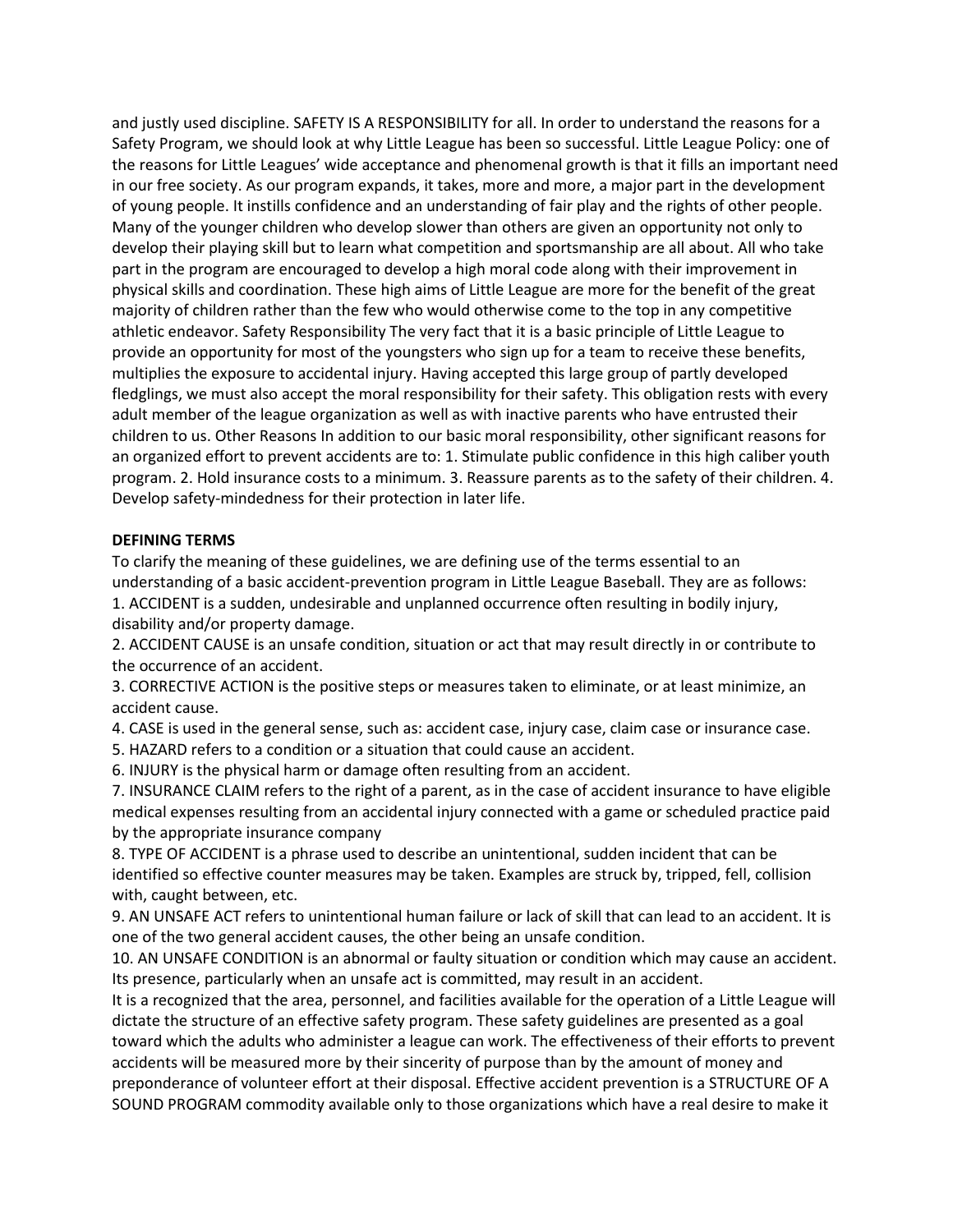a part of their activities. It must be understood that although your safety program is designed to cover all personnel and all activities in the operation of your Little League, its scope does not supersede any existing lines of authority. We expect everyone to become "safety-minded" and be guided by safety considerations, but not attempt to change the structure of the Little League Organization.

### **ADMINISTRATION**

Responsibility The administration of an effective safety program is the responsibility of all who operate the Little League system on all levels. The inexperience and dependence of young children on adult guidance make it imperative that all levels of authority make safety an integral part of their behavior, transaction of league affairs and instructions to the players. Point of View Everyone's approach to the problem of accident prevention must be from a positive point of view if it is to be effective. We should be concerned primarily with controlling the causes of accidents which can be eliminated without taking any action, speed or competition out of the game. An attitude of alertness, hustle and enthusiasm without antagonism should be encouraged. Good equipment and proper instruction more than outweigh the risk of injury. A lively spirit of competition engenders that extra effort needed for development of skills. Basic Factors To minimize accidents, particularly during the initial learning period, instruction in the basic skills should be approached gradually. This applies particularly to fundamentals such as running, ball handling, batting and sliding which produce most accidents. A second basic factor very important to the safe development and continuing use of baseball skills is the understanding and practice of teamwork and good sportsmanship. These intangibles have a direct bearing on accidents involving another person and can be made a part of the game by the following: 1. A courteous and considerate attitude by adults. They must set a good example. 2. Many of the players will need to be instructed in cooperation between teammates and good sportsmanship toward opponents.

### **DISTRICT SAFETY OFFICER**

The Role in Effecting a Broad Program of Safety in the District Selection the District Administrator should appoint a District Safety Officer (DSO) to act as a representative in carrying out the responsibility of preventing accidents in the leagues of the district. An interested safety professional from industry, public service or the insurance field could be found who is not only qualified for this responsibility but can assist the league presidents in the selection of a suitable person for League Safety Officer (LSO) in each league. Responsibilities It is suggested the District Safety Officer hold regular meetings with League Safety Officers to assist in the following:

1. Make sure League Safety Officers are carrying out their duties as safety advisors to each team manager, coach and umpire. If each League Safety Officer cannot attend all tryouts, games or proactive sessions, a deputy or alternate should be appointed to act in this capacity.

2. Exchange information on methods that have proven most effective in the prevention of accidents in each league.

3. Review the causes of accidents that have occurred since the previous meetings in order to forestall similar mishaps elsewhere in the district.

4. For leagues carrying insurance through Little League Headquarters, the District Safety Officer will review the reporting of claims by League Safety Officers as well as a follow-up on the prompt payment of medical bills.

5. If a league president has difficulty in obtaining volunteer League Safety Officers with some safety experience it is the responsibility of the District Safety Officer to train them in accepted methods of accident prevention.

6. It may be beneficial to organize safety contests between teams in each league and between leagues in the district.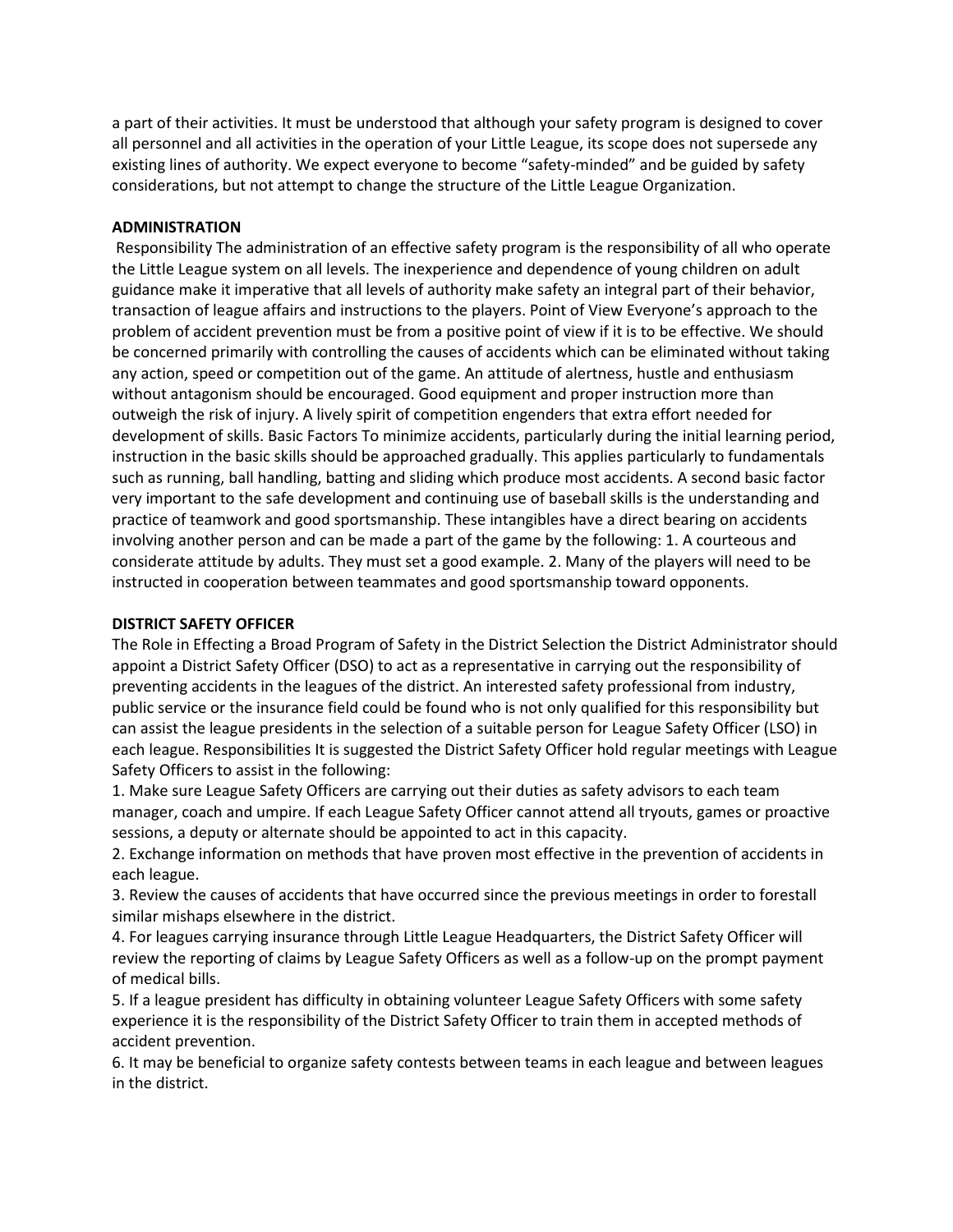7. Great care must be taken to avoid the possibility of neglecting proper care of injuries to avoid having an accident charged against them.

8. The District Safety Officer, with the knowledge of the District Administrator, will also serve as liaison officer between the district and Little League Headquarters. This two-way line of communication will help the safety effort in both places. Headquarters will keep the district safety personnel informed of beneficial safety information coming from the field and other sources.

9. It is the District Safety Officer's responsibility to see that all adults make every effort to prevent accidents before they occur rather than waiting for an unfortunate mishap to signify a safety problem.

## **LEAGUE SAFETY OFFICER**

Authority By unanimous action of the 1965 Little League International Congress and subsequent ratification of the Board of Directors, it was resolved that every chartered Little League shall appoint a Safety Officer. Selection The league president should take great care in selecting a League Safety Officer. It would be well to interview several people who may be qualified as outlined below. It is better to delay the selection of a League Safety Officer than to make the wrong person fit the job. Remember — the selected individual will be your personal representative on this important part of your responsibilities. Qualifications the League Safety Officer should be someone having the following qualifications, at least to a reasonable degree:

1. Sufficient knowledge of baseball and softball to evaluate and suggest corrective measures for hazards without conflicting with Little League Rules.

2. It would be an asset if that person had firsthand experience with a safety program, or at least an understanding of the importance of safety. Examples of people with indirect knowledge of safety would be doctors, insurance agents, safety professionals, and fire or police officers.

3. Such an officer should be a person who can adapt a point of view to that of other volunteers. In other words, the officer should be able to sell a safety package on its own merits.

4. The officer should have the interest and the time to coordinate the safety efforts of other adults in the organization. **League Safety Officer's Authority**: the League Safety Officer's authority is mainly advisory with as much force behind advice as the league president has delegated that officer. It must be remembered that managers, player agents and umpires must carry out their own duties and responsibilities. Any differences of opinion on safety policy should be referred to the League President rather than argued. Further questions may be taken up with the District Safety Officer. The latter may refer such problems to Little League Headquarters.

**Responsibilities:** The main responsibility of a League Safety Officer is to develop and implement the league's safety program. The following may help in carrying out the assigned duties.

1. Spot checks should be made at practices and games to be sure reasonable precautions are taken and assist wherever possible with advice and encouragement.

2. At the playing field, the League Safety Officer's first duty is to insure first aid facilities are available and emergency arrangements have been made for an ambulance or doctor.

3. The League Safety Officer's next obligation is to advise and follow up on the control of unsafe conditions. These will be brought to light by the adults in charge making a preliminary inspection of the field and being continually on the lookout for situations that might cause accidents. Since it would not only be impossible, but an invitation to "buck passing," for a League Safety Officer to keep a degree of control over accident exposures alone, such efforts will be effective only when that officer and league president have convinced fellow volunteer workers that safety should be a primary consideration in whatever they are doing.

4. In addition to the League Safety Officer's advising on the control of unsafe conditions throughout the season, it is a specific responsibility to follow up on procedures and methods of instruction that will help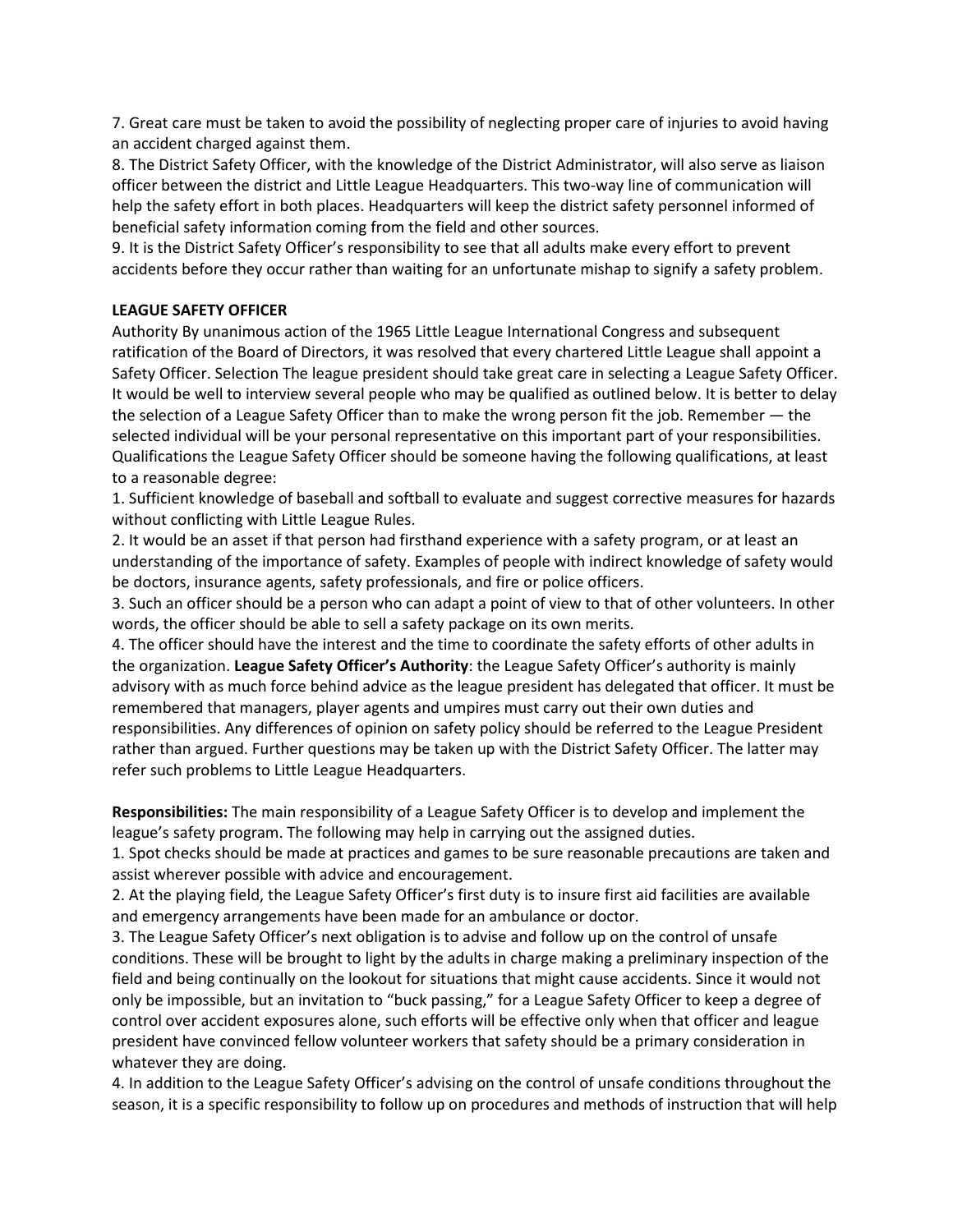control the human elements that may be the cause of accidents. Here again the work must be done through existing lines of authority in the organization to make accident prevention a matter of league policy rather than an afterthought applied on a hit-or-miss basis.

5. It would be suitable if the League President delegates the handling of insurance claims to a League Safety Officer because:

(a) A League Safety Officer will be familiar with accidental injury cases that require an insurance claim.

(b) The personal knowledge of the people in the league will be helpful in following up on such cases.

(c) The League Safety Officer will recognize the pain and hardship which result from such injuries and will serve as an additional incentive to see that everyone is kept on their toes to prevent the occurrence of other accidents. **Organized Plan:** The first duty of a new League Safety Officer is to sit down with the League President and prepare a safety program for the league. It should have the essential objectives of assuring that:

1. Practice and playing field conditions are made as safe as possible.

2. Players protective equipment and other facilities are available and in good condition.

3. Arrangements have been made for first aid treatment and more severe emergencies.

4. All managers, player agents, coaches and umpires have been instructed in the inclusion of suitable safety precautions as an integral part of their regular duties.

5. Other volunteers, such as grounds keepers and auxiliary members are carrying out their jobs safely.

6. A definite plan is in effect for traffic safety including players travel to and from the field.

7. Arrangements are made for the prompt investigation and reporting of accidents and near-misses with a definite follow up for the prevention of further accidents of a similar nature.

8. Procedures are in place for prompt and timely reporting of accidents requiring medical treatment to Little League Headquarters.

 The best way to institute such a plan is to call a meeting of key personnel, particularly the managers and umpires. If the safety plan or program is to be effective, they must not only agree that safety is essential to the operation of their Little League, but that they will do their part to make it succeed. They should also express a willingness to accept the help and advice of the League Safety Officer. Incentives for Safety Officers To people who are not familiar with the safety profession, the incentive and rewards for handling what seems to be a "thankless job" may appear to fall short of the inducements for taking other assignments in Little League Baseball. A dedicated Safety Officer gets a great deal of satisfaction from other people that they owe it to their families and themselves to be alert to prevent pain, suffering and general misfortune connected with the more severe accidents — the majority of which could be prevented. The Safety Officer's enthusiasm for making accident-prevention work will rub off on other people in the Little League program. It is like the maxim that "courtesy is contagious." Having set the stage for your Little League safety program, let's look at the control of unsafe conditions. It is a logical step, because accident causes can be controlled more readily than those involving human element. Responsibility the League President has the primary responsibility for safe conditions. However, it is not possible to cover all details personally, so it is necessary to delegate most of this responsibility to others. The following assignments are suggested:

1. Safe maintenance of fixed ball field property, including structures, to the head groundskeeper.

2. Procurement and upkeep of practice and playing equipment, particularly personal protective equipment, to the equipment manager.

3. Each manager should see that the use of field and playing equipment by players does not create hazards.

4. The umpire should take the initiative to ensure unsafe conditions are corrected on the playing field and in foul territory during games.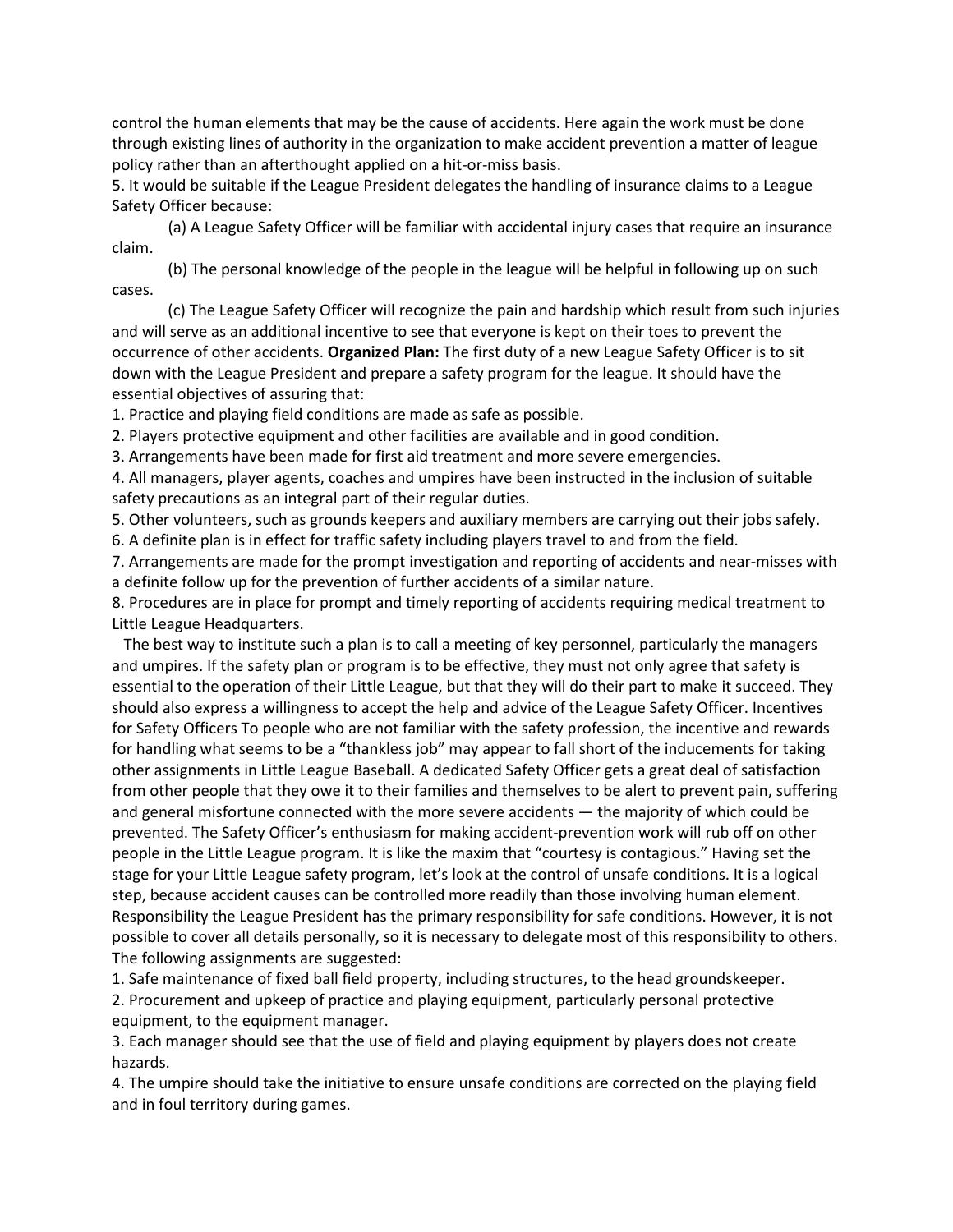5. The responsibility for maintaining safe conditions for the entire league falls on the shoulders of the president.

Some important safety jobs can be delegated to whomever is most suited to handle them, as follows:

### **CONTROLS ARE ESSENTIAL:**

(a) The safety of players and adults going to and from fields is very important as shown by the severity of traffic accidents. See chapter on Traffic Safety.

(b) The first aid kit must be kept properly equipped and arrangements for emergencies up to date. See chapter on First Aid.

(c) Taking measures to counteract the hazards that may relate to special events such as picnics, fund-raising projects, etc. See chapter on Insurance Coverage.

(d) The safety of spectators, including parking facilities.

(e) The safe handling of food and drinks at the concession stand.

(f) If the league operates under artificial lights, the president has the very important responsibility for making sure the lights meet minimum requirements. Check with the District Administrator for Little League Lighting Standards. This is a must for safe playing conditions. The only alternative to adequate lighting is to schedule practice and games during daylight hours. Light meter checks should be made at regular intervals to find out when it is necessary to clean reflectors and replace partly worn light bulbs which have lost their original rating.

### **Physical Checkups**

 The physical well-being of players who are accepted in the Little League program is essential to avoid the hazard of unsafe personal conditions. It would be well to enlist the help of a local physician to advise the league on medical matters not covered by individuals' family physicians. It is strongly suggested that all candidates for the Little League program pass a basic physical examination before they are accepted and parents completed the SLL medical screening form. Another important way that physical checkups can prevent accidents is obtaining a medical release to play ball after a player has recovered from an accident. If this final medical checkup is for evaluation of the player's recovery from an injury covered by "accident insurance," the cost can be charged against the original claim. Safety Inspection Regular safety inspection of the field, permanent and temporary structures, ball playing equipment and personal protective equipment is the best way to determine which unsafe conditions require correction. The managers and grounds keepers should work together to ensure serious accident exposures are corrected promptly! It is good experience and safety training to have the youngsters take part in the procedure. The following list will be of assistance in determining conditions that cause accidents. Prompt action must be taken on all serious hazards.

Some examples are:

1. Unsafe field conditions such as holes, ditches, rough or uneven spots, slippery areas and long grass.

2. Foreign objects like stones, broken glass, old boards, pop bottles, rakes, etc.

3. Incomplete or defective screen, including holes, sharp edges and loose edges.

4. Wire or link fencing should be checked regularly for similar defects which could injure a participant.

5. Board fences should be free of protruding nails, loose boards, and splintered wood.

6. Forty (40) feet in the center section of the outfield fence should be painted a dark color and kept free of signs to provide a contrast with balls thrown toward home.

- 7. The warning track should be well defined and not less than 10 feet wide.
- 8. Bat rack and on-deck\* circle should be behind the screen.
- 9. The backstop should be padded and painted green for the safety of the catcher.
- 10. The dugout should be clean and free of debris.
- 11. Dugouts and bleachers should be free of protruding nails and wood slivers.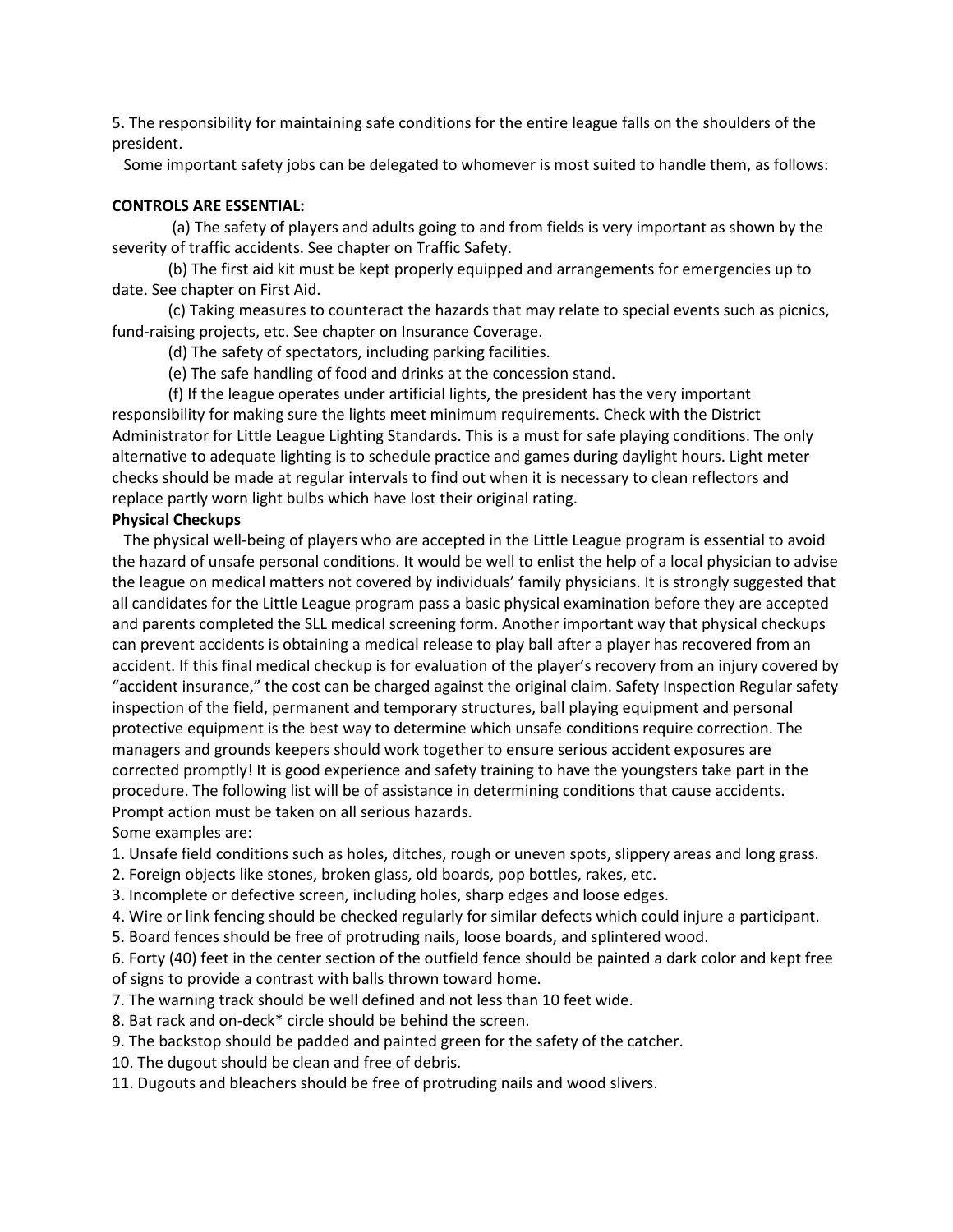12. Home plate, batter's box, bases and the area around the pitcher's rubber should be checked periodically for tripping and stumbling hazards.

13. Material used to mark the field should be a nonirritating white pigment (not lime). White plastic marking tape has proved better and less expensive than other methods of marking.

14. Loose equipment such as bats, gloves, masks, balls, helmets, etc., must be kept off the ground. 15. Constant attention must be given by managers, coaches and umpires to the possible lack or poor fit of personal protective equipment. This would include helmets, masks, catcher's pads and safe shoes. Plastic cup supporters are required for regular and reserve male catchers and are recommended for all male players in addition to regular supporters.

16. Personal jewelry, badges, pencils, etc., can be a hazard to the wearer and should not be permitted. 17. Corrective glasses should be of the sports type and equipped with "ANSI Z rated" safety lenses. Shatterproof, flip-type sunglasses are good protection against losing a fly ball in the sun.

18. Bats should be inspected for orderly storage, secure grips and freedom from cracks. Cracked or broken bats should never be used.

19. Safety should be the major factor when deciding on canceling a practice or game because of bad weather or darkness.

20. The greatest, although the least frequent, hazard in connection with weather conditions is exposure to lightning. Chances of surviving being struck by lightning are so slight that managers and umpires must not take any chances on continuing a practice or game when an electrical storm is approaching. At the first indication of such a storm, everyone should leave the playing field.

21. The correct fitting and spruce appearance of uniforms has the indirect benefit of contributing to pride and morale, which stimulates our main safety objective of greater skill for fewer accidents. **Congestion**

 Congestion is one of the unsafe conditions that must be dealt with by constant supervision. The umpire will keep unauthorized people out of the way during games. The manager and coaches must control this hazard during practice sessions. Since the development of this hazardous condition results from unsafe acts it is covered more fully in the next chapter on that subject. **Conditioning**: This important phase of Little League training has a direct bearing on developing a safe personal condition. Extensive studies on the effect of conditioning, commonly known as "warm-up," have demonstrated: 1. The stretching and contracting of muscles just before an athletic activity improves general control of movements, coordination and alertness.

2. Such drills also help develop the strength and stamina needed by the average youngster to compete with minimum accident exposure.

 These warm-up skills are most effective when the motions are patterned after natural baseball movements such as reaching for a ball, running and similar footwork. This is a good place also to "drive home" the basic safeguard of keeping the eye on the ball. Unsafe acts are far more difficult to control than hazardous conditions. Also, they are the most challenging because they are involved almost entirely with the human element. It has been estimated that unsafe acts account for 80% of all accidents. Assuming that every effort has been made to provide safe conditions and equipment for a player, we should look at the exposure to a player's own or someone else's unsafe acts. Finding the causes is not enough—definite steps must be taken to eliminate them. **Existing Safeguards:** Before looking at these accident exposures and some suggestions for their control let's look at some of the built-in safety factors that are in our favor.

1. It is obvious that non-contact sports such as baseball and track produce far fewer accidental injuries than contact sports like football and hockey.

2. Little League has proven the value of its playing rules and equipment requirements by the fact that each season less than 2 out of 100 players have accidents resulting in injuries requiring outside medical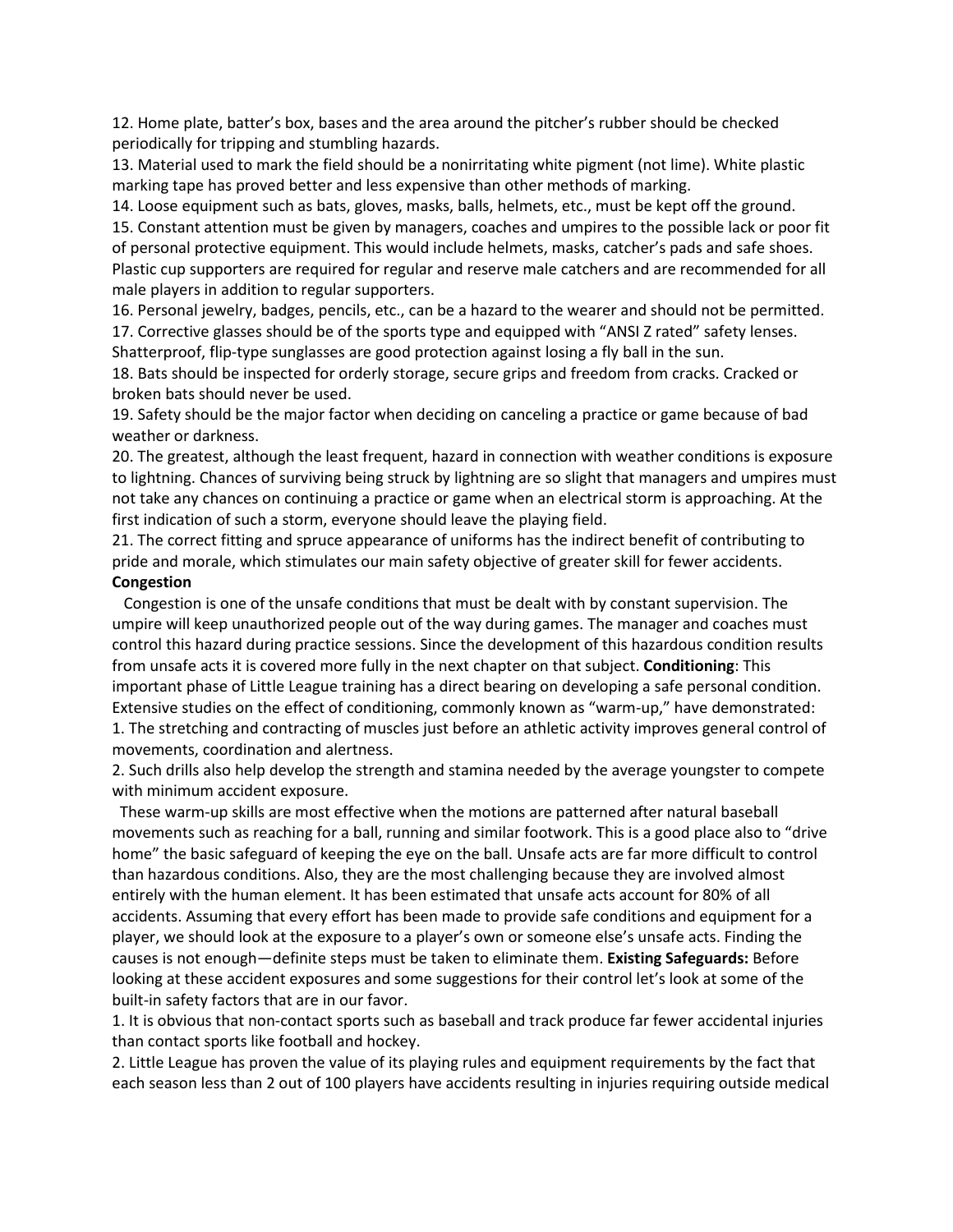treatment. This is far better than the average accident frequency of 6 accidents per 100 participants for school baseball players in this same age group.

3. Furthermore, 9 and 10-year-old Little League children have fewer accidents than the 11 and 12-yearolds. There are probably several factors that account for this difference, such as:

(a) The ball is neither batted nor thrown as hard by younger players as by older ones.

(b) Nine and ten-year-old do not put in as much time playing ball as the older players.

(c) Younger players are less easily disabled by bumps and falls than their older teammates.

 With proper instruction and drill work, it is expected that younger players will develop protective skills that will see them through the more competitive age levels of the game. It must be kept in mind too that some 9 and 10-yearold youngsters will develop faster and are better able to handle themselves than some 11 and 12-year-olds. **Attitude:**

1. An attitude of alertness, hustle and enthusiasm that has been recommended as a guideline for the administration of your safety program should be carried down to all players to spark them in the development of better skills

2. Good sportsmanship and courtesy, which are necessary for a harmonious and safe environment, can be taught best through the good example set by all adults on and off the field.

3. Your most effective tool to inspire an attitude of self-confidence and a desire to excel is the use of much PRAISE and RECOGNITION. Of course, this must be given when deserved so as not to be cheapened by too much repetition. After all, a good try rewarded by a word of encouragement may be a good play on the next attempt.

4. Guidance on the most constructive attitude or point of view for both adults and youngsters can be summarized by recommending a POSITIVE APPROACH to all training techniques.

 Again, it is emphasized that good training is most effective weapon against accidents caused by unsafe acts. Tryouts will reduce the chances of accidents to inexperienced beginners, tryouts should be guided by the following:

1. Players should be scheduled to report for tryouts by age groups. This will not only give the younger applicants more confidence but will reduce their exposure to the harder play of older participants. 2. Since a youngster's lack of ability to handle a ball is the most likely way for the players to get hurt, a test should be made first with some short underhand throws to check skill in catching a ball before the player is exposed to normal throws or batted balls.

3. Running form and speed should be observed by checking time and form on a dash from home plate to first base. Group racing does not exhibit true potential as a runner and could result in a pile up.

4. It is better to single out a particularly awkward and inept candidate for extra attention and safe placement than to ignore flaws hoping the applicant will quit. What may be an unsafe situation is often made worse by not acknowledging it?

5. The same principle of taking precautions to protect untried beginners dictates the use of great care in delivering a pitched ball to a potential batter. It may be that player's first experience.

 **Warm-Up Drills:** The subject of warming up before a practice session has been covered as a means of safeguarding youngsters, at least to a degree, from poor physical condition and lack of limbering up. Use of the term "warming-up drills," in connection with unsafe acts, refers to ball handling practice rather than calisthenics. This involves a serious accident exposure to misdirected balls. The following will reduce the danger of being struck by a misdirected ball:

1. All unauthorized people should remain off the field during drills.

2. After the number of targets has been reduced to minimum, one of the best preventive measures is to stress that the eye must be kept on the ball. This safe practice should be drilled into both adults and youngsters so continuously that it becomes a reflex action.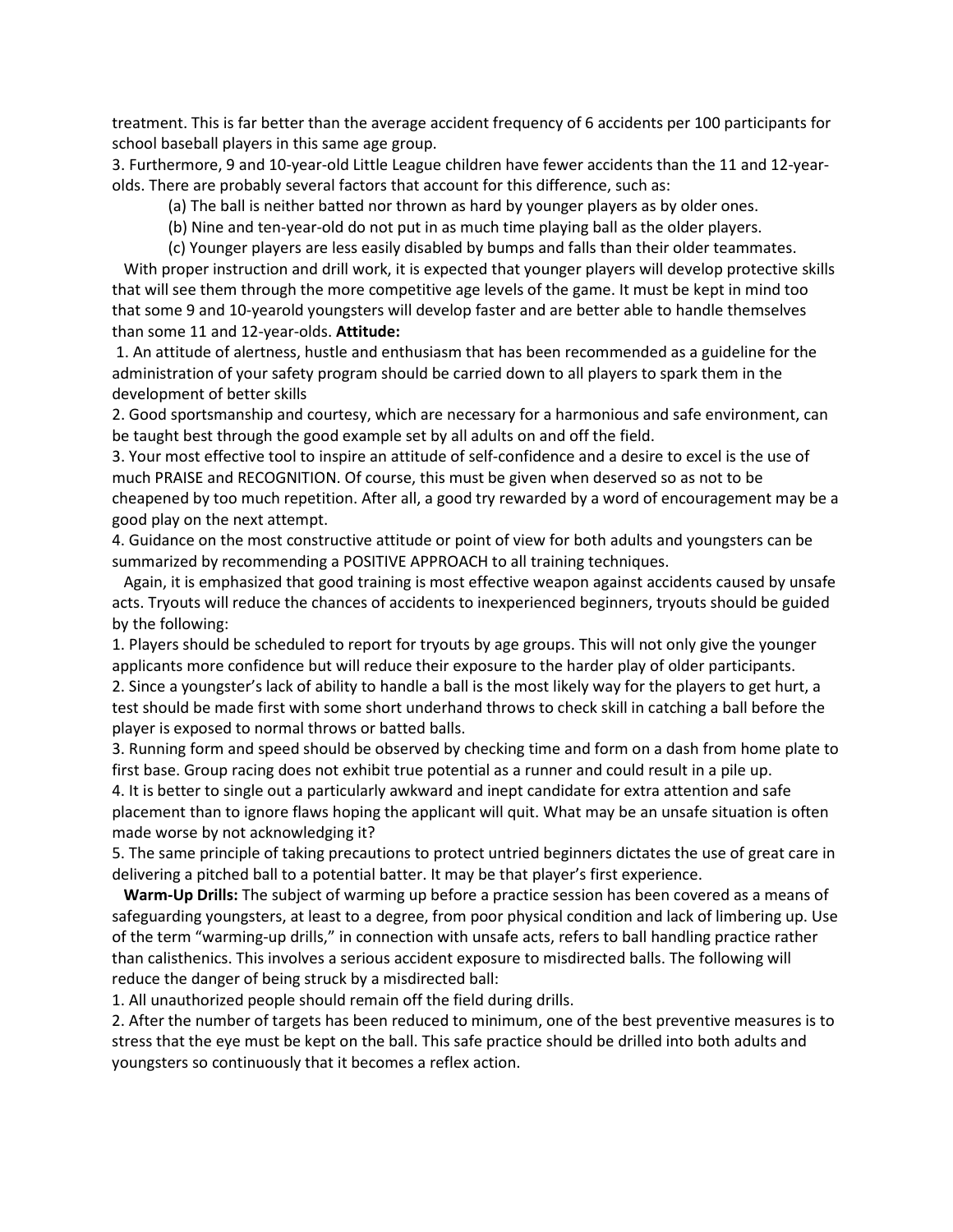3. Another danger from misdirected balls is the exposure of inexperienced batters to wild pitchers. The use of batter's helmets is a must. However, it does not justify permitting a potential pitcher throwing to an inexperienced batter until control is demonstrated.

4. The danger of being struck by a ball can be further minimized by the following plan:

- (a) Throwing and catching drills should be set up with players in two lines facing one another.
- (b) Random throwing should be permitted only to designated players.

### **Safe Ball Handling:**

1. Misjudging the flight of a batted ball may be corrected by practicing fly ball drills which begin easy and made more difficult as a player's judgment and skill improves. Everyone should eventually be able to handle balls that go overhead.

2. In addition to a player never losing sight of a ball from the time it leaves the bat, the player should keep the glove positioned and the body relaxed for a last split-second move.

3. An infielder can best be protected by an aggressive short-hop fielding play by always keeping the "nose pointed at the ball" and the eyes glued on it. Also, if moving forward, the player is in a better position to make a throw.

4. It is safer for the player to knock a ball down and handle it then to let the ball determine the play.

## **Collisions**

 Collisions result in more injuries than is the case with most other types of accidents. They are usually caused by errors of judgment or lack of teamwork between fielders. It is important to establish zones of defense to avoid collisions between players. It is particularly important when players are chasing high fly balls. Once the zones are established, player situation drills should be held until these zones and patterns become familiar to the players. The responsible player should call out the intentions in a loud voice to warn others away. Here are some general rules to follow:

1. The fielder at third base should catch all balls which are reachable and are hit between third and the catcher.

2. The fielder at first base should catch all balls reachable which are hit between second and the catcher.

3. The shortstop should call all balls reachable which are hit behind third base.

4. The fielder at second base should catch all balls reachable which are hit behind first base.

5. The shortstop has the responsibility for fly balls hit in the center of the diamond and in the area of second base. Since the glove is on the left hand it is easier for the shortstop than the fielder at second to catch fly balls over second base.

6. The centerfielder has the right of way in the outfield and should catch all balls which are reachable. Another player should take the ball if it is seen that it is not reachable by the centerfielder.

7. Outfielders should have priority over infielders for fly balls hit between them.

8. Priorities are not so easy to establish on ground balls, but most managers expect their base player to field all ground balls they can reach, cutting in front of the shortstop on slow hit grounders.

9. The catcher is expected to field all topped and bunted balls which can be reached except when there is a force play or squeeze play at home plate.

 **Warning Track:** In addition to collisions between players, occasionally a player chasing a fly ball will crash into the fence. These accidents also can be controlled by suitable drill work. In this case it is simply a matter of giving the outfielders an opportunity to practice getting the feel of the warning track under their feet. They must learn to judge their distance from the fence and the probable point where the ball will come down. It would be worse than futile to not only miss catching the ball by a wide margin but also be injured by a collision with the fence**. Retrieving Balls:** baseballs that go out of the park should be retrieved by persons who have been specifically assigned to that duty. Such persons should be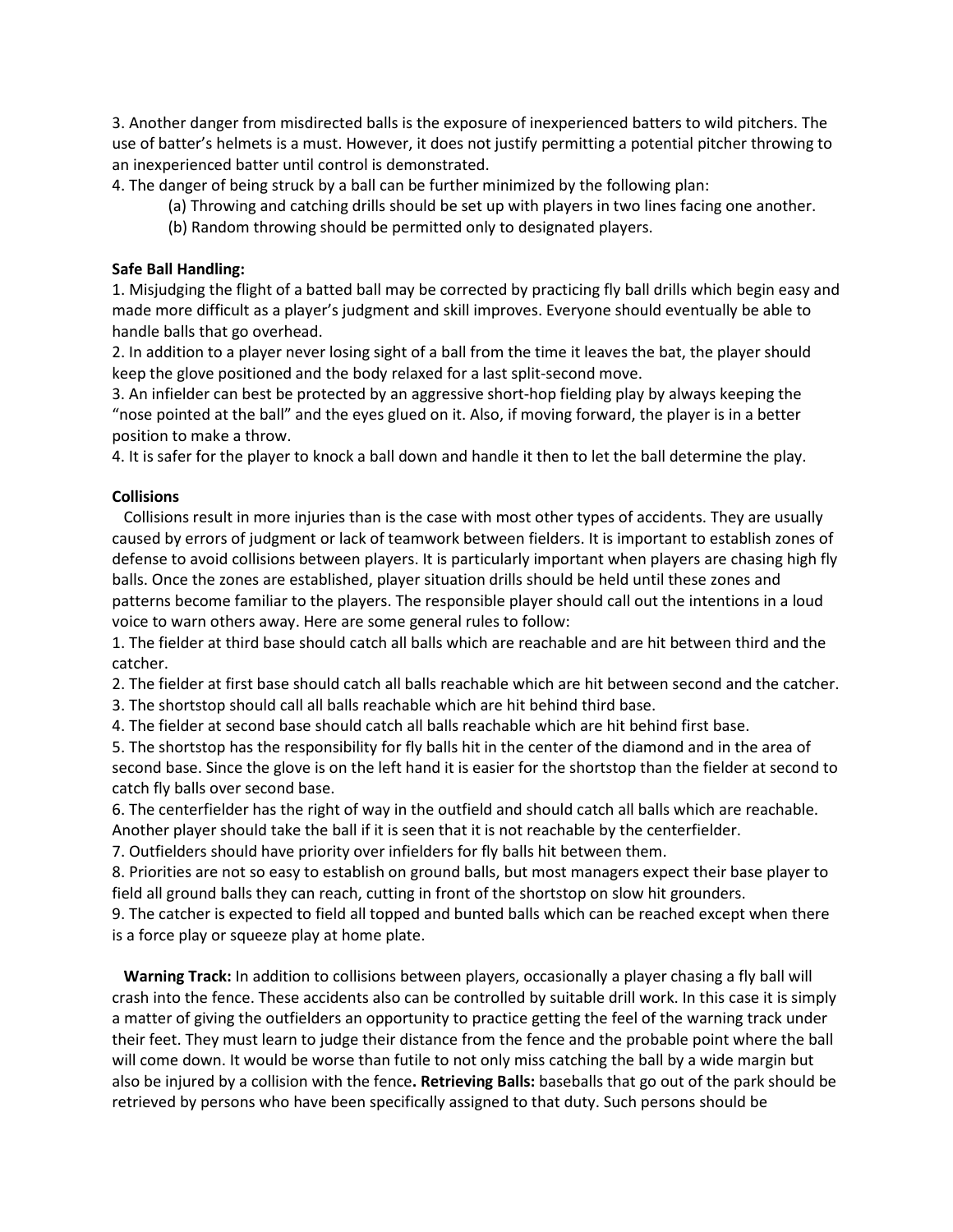youngsters who can be relied on not to endanger themselves by climbing fences or getting into a scramble for possession of a ball. **Keep Grounds Clear:** Another duty that should be given in turn to alert substitute players is the picking up of bats and proper placement in the rack. The clearing up of other loose playing equipment should be included in this assignment. **Sliding Safety:** As is the case with other baseball fundamentals, a correct slide is also a safe one. It is well, too, to guard against the accident of a collision and the possibility of a player being struck by a thrown ball as that player "hits the dirt." It goes without saying that steel spikes **MAY NOT** be worn. The following can make the learning period safer:

1. Long grass has been found to be better than a sand or sawdust pit to teach sliding.

2. The base must not be anchored down.

3. Sliding pads are recommended.

4. The player should make approaches at half speed and keep constantly in mind that hands and feet should be in the air. Once committed to slide, the player must not change strategy. Last minute hesitation causes most sliding injuries.

5. Tennis shoes are suggested for beginning sliding and tagging practice to avoid injury to the defensive player.

6. If the ground along the baselines becomes soft on a rainy day, such weather offers an excellent opportunity to have sliding drills.

7. It should be kept in mind that head-first sliding\* is not recommended except when returning to a base.

 **Batter Safety:** A batter's greatest accident exposure is from the unsafe acts of others, namely wild pitches, which account for a major portion of all accidents. Again, the best defense is an alert, confident concentration on the ball. This type of injury is more prevalent in Regular league play than in Minor League play. Since the danger is increased as pitchers learn to throw with greater force and as more games are played, it is doubly important to take whatever counter measures necessary to offset this exposure.

1. A well-fitted, NOCSAE approved helmet is the first requirement.

2. The development of the novice batter's ability to take evasive action can be improved by getting the player to relax and concentrate on the ball from the time the pitcher starts delivery until it lands in the catcher's mitt. Players with slow reflexes can also be helped by stimulated batting and ducking practice with a tennis ball.

3. The unsportsmanlike practice of crowding the plate or jumping around to rattle the pitcher is not condoned.

## **Safe Handling of Bats**

A review of the batter's potential for causing injuries to others points up the following:

1. The easiest preventable type of accident is the all too frequent fault of beginners throwing the bat while running to first base. This unthinking act may be corrected through individual instruction to drop the bat safely by:

(a) Having the player hand the bat to the coach will serve as a reminder before each ball is pitched.

(b) Having the player drop the bat in a marked-off circle near where running starts.

(c) Counting the player "out" in practice whenever the player fails to drop the bat correctly.

(d) Providing bats with grips that are not slippery.

2. Coaches and umpires should be on the alert to correct batters that tend to step into the catcher as they swing. A Dangerous Weapon We use this heading to note the seriousness of an accident exposure that may sound impossible but one which has caused several very serious accidents on several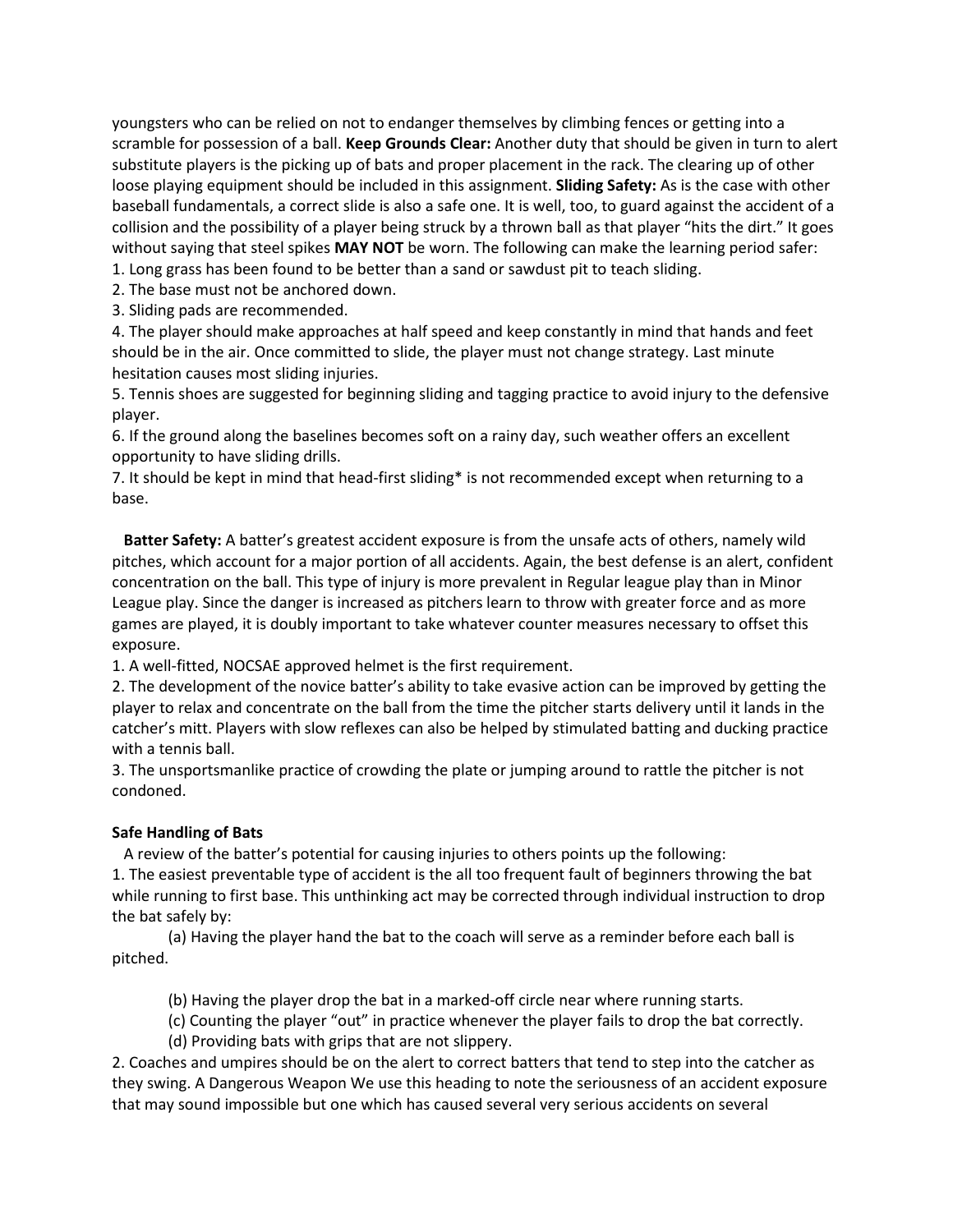occasions. The preceding precautions apply to the actions of individuals who should have control over the bat they are using. A more serious injury is waiting for the absent-minded youngster who unconsciously walks into the swing of the coach's bat when the coach is hitting flies, or the equally unwary player who walks into the swing of a player in the on-deck circle\*. These situations demonstrate the need for everyone to become safety-minded, not only for their own good but also for the safety of others. The following precautions are suggested:

1. The player, usually a catcher, assigned to catching balls for the coach hitting flies should be given the specific assignment of warning away anyone who comes too close.

2. All players and adults should be trained to walk around the on-deck circle\* whether it is in use or not. The ingrained safety habit of keeping clear may save someone a painful injury.

### **Catcher Safety:**

1. The catcher, as might be expected from the amount of action involved has more accidents than any other player. Statistics show that the severity of injuries is less in Regular than in Minor League play. Again, this bears out the fact that the more proficient the player, the less chance of injury. Assuming that the catcher is wearing the required protection, the greatest exposure is to the ungloved hand. The catcher must learn to:

(a) Keep it relaxed.

(b) Always have the back of the throwing hand toward the pitcher when in position to catch.

(c) Hold all fingers in a cupped position near the mitt, ready to trap the ball and throw it. 2. The catcher should also be taught to throw the mask and catcher's helmet in the direction opposite the approach in going for a high fly.

3. As the catcher learns to play this difficult position, a good habit is to keep a safe distance back from the swinging bat. Estimate this as one foot farther from the batter than the ends of the outstretched fingers.

4. To repeat, the best protection is keeping the eye on the ball. General Inattention Going one step back to the "whys" of most ball handling accidents, it appears that inattention due to inaction or boredom is an underlying accident cause with which we must deal. This situation can be partly offset by using idle time to practice basics of skillful and safe play, such as:

(a) Otherwise idle fielders should be encouraged to "talk it up." Plenty of chatter encourages hustle and enthusiasm.

(b) Players waiting for a game or practice to start can pair off and play catch to improve their basic eye-on-the ball technique.

(c) Practice should include plenty of variety in the drill work.

(d) Put a time limit on each drill and do not hold the total practice for more than two hours, or less if interest begins to lag.

(e) Idle players along the sidelines can be given the job of studying the form of other players to improve their own techniques. They may then report on what they have learned to improve their own form on running, ball handling, throwing, batting and sliding.

**Control of Horseplay**: No discussion of measures to control the human element in accident-prevention would be complete without going into the problem of horseplay. This includes any type of youthful high jinx that could even remotely be the cause of an accident. Even a mild form of such childish behavior could distract any player about to catch a ball or possibly when at bat and result in an accident. After all—team play requires 100% cooperation among all players, and good sportsmanship demands courtesy to opposing players. If show-offs and smart-alecks cannot find enough outlet for their high spirits in the game, quick and impartial discipline- \* On-deck areas have been eliminated for ages 12 and below. Little League is also concerned for the safety of players and team officials on the way directly to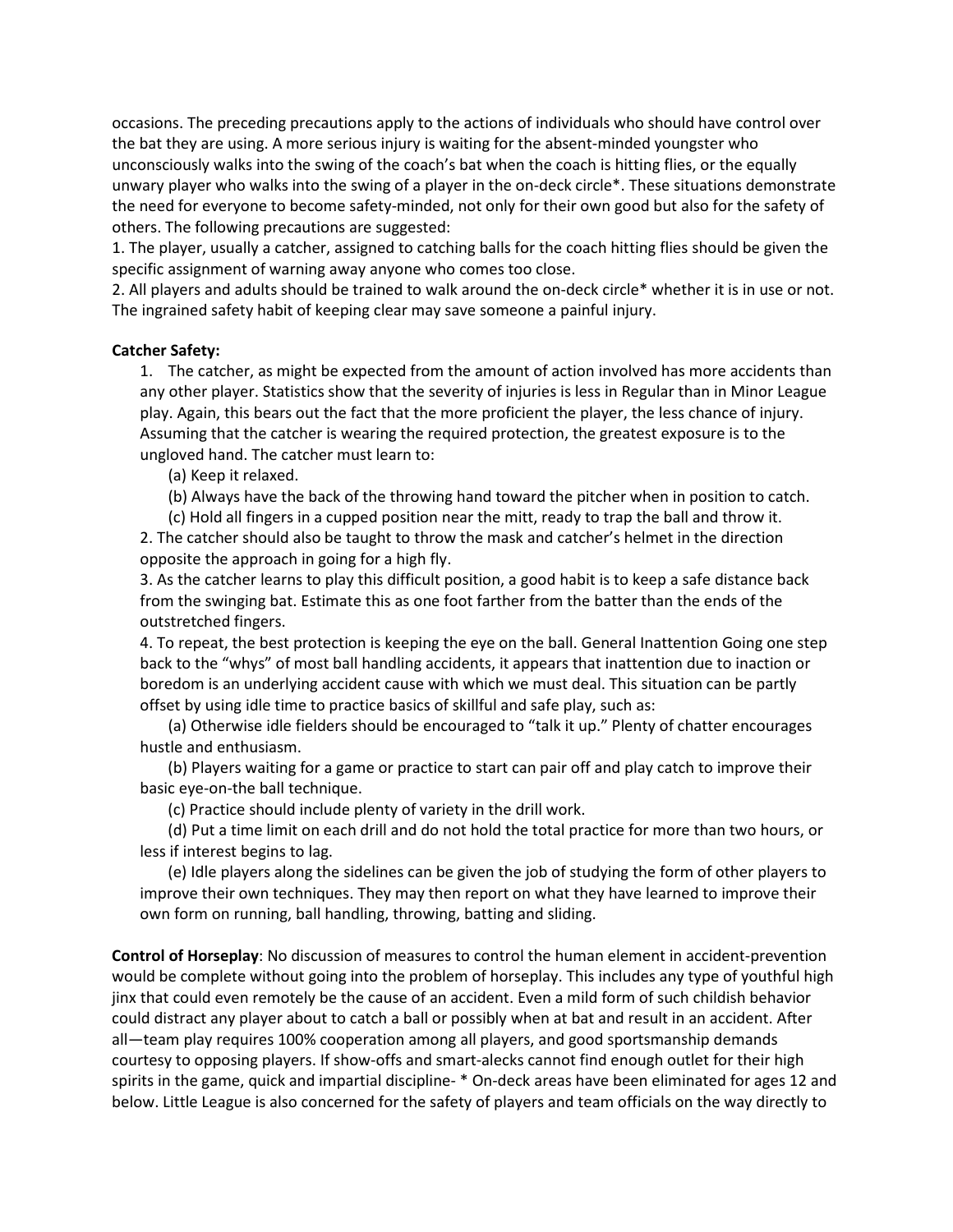and from the field. Since these adults are mature people with a good sense responsibility, it is not surprising they have had very few mishaps while going to and from their volunteer baseball jobs. Youngsters, however, are likely to take a more lighthearted view of these accident exposures. Upon examination, it is obvious this hazard is no worse than the everyday exposure of going to and from school, the playground or elsewhere. However, this does not relieve us in the least from looking out for their safety while on Little League "business".

**Accident Exposures:** A quick examination of our problem leads us to separate these exposures into two broad classifications: namely, traffic safety and the various temptations resulting from youthful curiosity and a desire for adventure. In the field of insurance law, the latter type is known as "attractive nuisances." They range anywhere from an easy-to-climb tree to a boat that has been left without being chained and padlocked. Travel Hazards Although Little League traffic accidents involve only one or two cases for every hundred injuries from all accidents, the average severity of these accidents far exceeds those from other causes. The alarming country-wide increase in all traffic accident deaths has made the publicity on these losses a natural crusade. This staggering annual increase indicates the public conscience has become hardened, not only to these needless fatalities but also to the tragic probability that millions will be seriously injured as the result of traffic accidents in the years to come. Too often we assume that it cannot happen to us or our loved ones until it is too late to prevent a crippling or fatal injury. In Little League we have not only an opportunity but an obligation to take organized action for the protection of our own interests. Let's do something about it.

**General Accident Prevention** First, let's look at what can be done to implant the basic principles of traffic safety in the thinking of our adults and particularly our players.

1. In any meeting or gathering where adults are brought together, they should be reminded repeatedly of their responsibility to:

(a) See that all passengers use seat belts. Do not carry passengers in cargo areas of vans and pick-ups.

(b) See that their vehicles are in safe operating condition.

(c) Observe traffic regulations.

(d) Drive defensively.

**HAZARDS IN TRAVEL TO AND FROM FIELD:** Youngsters who are walking to or from the field should be reminded by their parents, managers and coaches to not hitch rides. Use street or highway crossings protected by lights as much as possible. Always walk in single file off the roadway, and on the side against the flow of traffic where there are no sidewalks. Wear light-colored or reflective clothing and carry a flashlight when walking along a road after dark. Be just as alert to the dangers of moving traffic when in a group as when alone. Do not depend on others. Observe bicycle safety rules such as those listed in the next section. **Bicycle Safety:** In spite of the nationwide increase in the popularity of bicycling, the number of accidents to riders has not increased as rapidly as is the case with other types of traffic accidents, thanks to the emphasis that has been placed on bike safety. It is estimated there are over 57 million bike riders in America. Still, our country is faced with hundreds of fatalities and thousands of disabling injuries each year from bicycle mishaps. We should be concerned that 4 out of 5 of these accidents are to young people in the 5 to 15-year age bracket. Since bike riding is generally the most popular way for Little Leaguers to travel to and from the playing field, place more emphasis on bicycle traffic safety.

**Bicycle Accident Prevention:** As in the case of discovering and correcting the causes of player accidents, let's examine the major causes of bike accidents and what can be done to offset them.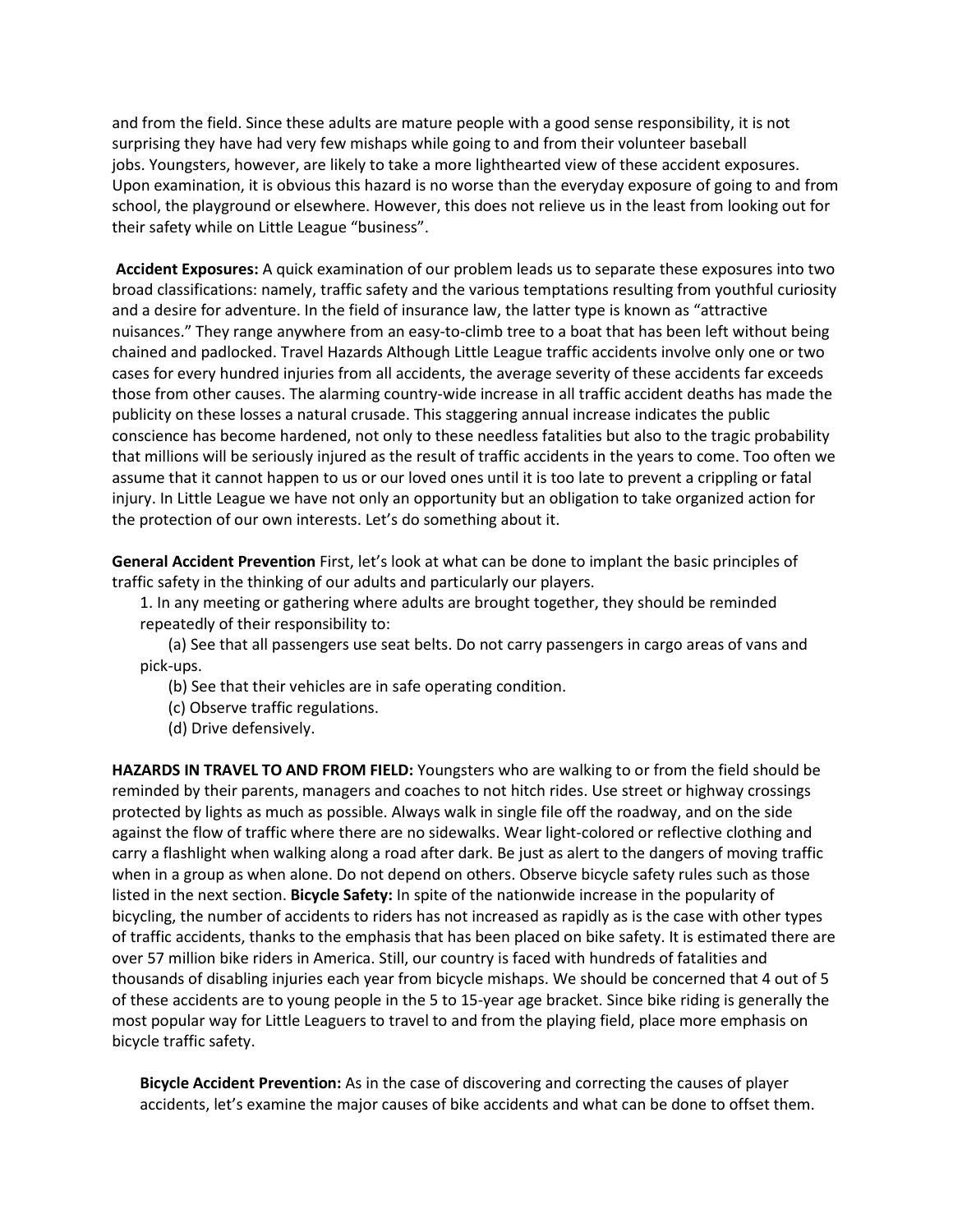1. According to the National Safety Council, 15% of all fatal bike accidents nationwide did not involve motor vehicles. In general, they were "spills" caused by:

- (a) Slippery or rough riding surfaces.
- (b) Defective bicycles.

(c) Collisions with pedestrians or fixed objects. A significant number of bicycle accidents that resulted in injuries could have been prevented by keeping the bikes in good mechanical condition, better rider skills and the observance of bike safety rules.

2. The remaining 85% of fatal accidents involving collisions between motor vehicles and bicycles were analyzed by the National Safety Council as follows:

(a) One-half occurred at intersections.

- (b) Seven out of ten were during daylight hours.
- (c) Four-fifths of the cyclists killed or injured were violating a traffic law.

## **MAKING USE OF ACCIDENT REPORTING**

In the effort to prevent accidents to Little Leaguers one must deal with the unpredictable actions of many small athletes. One of the most widely accepted ways to counteract the unsafe acts, which are so often a part of such uncertain behavior, is to inquire into the reasons behind such acts and take suitable counter measures. Since we cannot eliminate all these disturbing and sometimes tragic mishaps, one must use them as tools to help control similar or related accidents. Also, alert operation makes it possible to get at the causes of "near misses" so that something can be done to prevent the occurrence of injury-producing accidents. **Which Accidents to Analyze:** Good judgment must be used in deciding which accidents to analyze. The severity of an injury should not be the only basis of deciding to determine route causes for an accident and what can be done to reduce the chances of its reoccurrence. The use of the accident notification report form will allow the Safety officer to update the incident injury tracking report. The possibility of a similar and more severe accident occurring should be our main reason for getting at the causes and taking suitable corrective action. Examples of cases that probably would not require detailed checking would be a "strawberry" from sliding or minor strains and bruises, not associated with serious unsafe acts or conditions. Examples of accidents requiring thorough study are:

1. A collision when two players go after the same fly ball, even though no one is hurt, has the possibility of resulting in a serious injury. Questioning players may reveal they had forgotten ball priority assignments in the excitement of trying to make the catch. The corrective measure might be to hold additional ball priority drills. A completed accident because report passed on to the Safety Officer will serve as a warning to managers of other teams.

2. If a player should trip and fall over a bat left on the ground and suffer a small abrasion, the cause and correction of this type of accident may be obvious. A report, however, would serve as a reminder, not only to this team, but to others in the league that equipment left on the field can cause falls, some of which can result in fractures.

3. Although it may be embarrassing to a manager, should a relief catcher have front teeth knocked out because of neglect to always wear a mask and catcher's helmet when warming up a pitcher, the report on such a violation will be reported to the Safety Officer.

4. Let's assume a player turns an ankle chasing a fly ball. Upon checking, it is found there is a hole in the outfield. A copy of the accident report form will be sent to the Safety Officer so they can notify the grounds keeper would reduce the chances of that person forgetting to correct the hazard. Other **Uses for Accident Reports:** The need for corrective measures, of course, is most evident when an injury is severe enough to require professional services. In addition to the need for immediate preventative action, it is very important to have accurate information to complete the insurance claim report. This may be done by the Safety Officer. As in any organized endeavor, communications among teams in a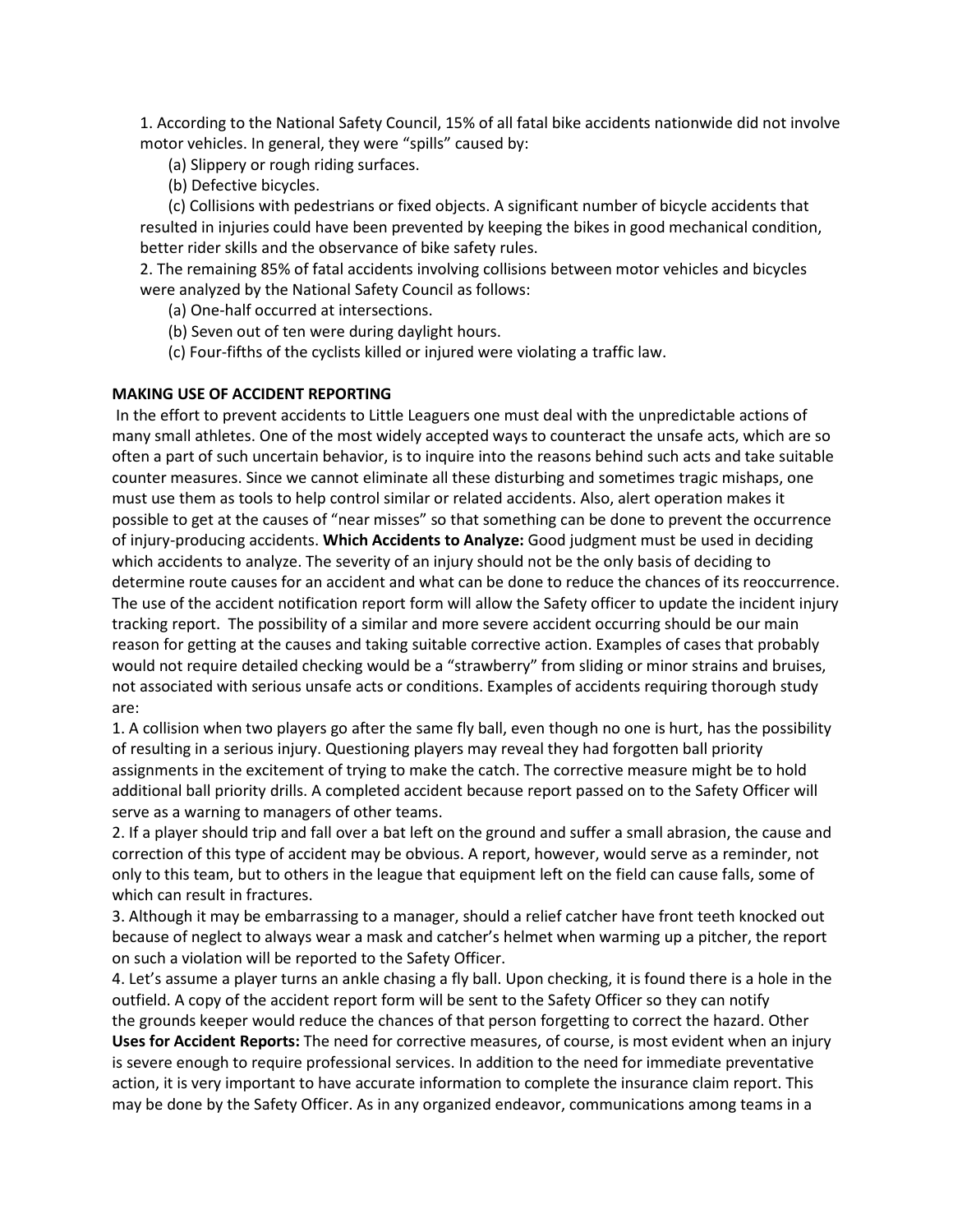league and leagues in a district is important. The safety program can be effective for everyone if each adult, with some safety responsibility, is given a brief report on serious or unusual hazards and the corrective action that has been taken to counteract them. In order to accomplish this, the League Safety Officers and the District Safety Officer must be kept informed about all significant accident cases. Further Follow-Up on Accident Even after corrective measures have been put into effect, responsible adults should continue to check back to make sure that unsafe habits have not been resumed and conditions are not allowed to slip. We advise youngsters to keep their eye on the ball. Let's do the same with safety precautions.

### **FIRST AID**

 First aid is an important part of any safety program. Like insurance coverage, it is a form of protection that must be available in case of an emergency involving any injury. Definition First aid is emergency care or treatment given to an ill or injured person before regular medical aid can be obtained.

**Selection and Qualifications of First Aiders:** It is always recognized as impractical to have a completely trained and experienced first aider on duty. However, every effort should be made to have several alternate first aiders, preferably adults whose duties keep them at the field, trained in the basic requirements of first aid treatment. Ideally, this training should be from an accredited agency such as the American Red Cross or American Heart Association. The alternative is to have them trained briefly and specifically for this purpose by a medical doctor or a registered nurse who is familiar with Little League operations. Minimum first aid training should include the handling of extreme emergencies such as the need for CPR/AED first aid. **First Aid Equipment:** Since this chapter of "Play It Safe" is not intended as a First Aid Manual, we have omitted information on treatment. Both this and the proper equipping of the first aid kit should be left to the advice of local medical authorities. It is suggested, however, that in addition to the stock of bandages and medication, the following be available: 1. A supply of clean water, soap and towels

- 2. A blanket
- 3. Arm and leg splints

4. Easily accessible phone with emergency phone numbers, such as doctor, hospital and ambulance service. If a public phone is to be used, small coins should also be readily available.

**Notification of Family:** It is extremely important that, as soon as provision has been made for the care of injured or ill people who require outside treatment their family be notified in as tactful a manner as possible.

**Follow-Up on First Aid Cases:** Care of an ill or injured individual must always be the first consideration. In concern for their welfare, however, do not neglect the following:

1. A thorough investigation should be made to find the cause(s) of an accident and action started to prevent reoccurrence.

2. An insurance claim should be filed when outside medical attention is required. Do not wait for medical bills to arrive. They can be submitted as they become available. They must be identified by including the person's name, league name and number, date of injury, and city and state of residence. Bills should be itemized to show dates and type of treatments.

3. Any player under the care of a doctor should be required to bring a note from the doctor to the manager releasing the player to play ball before being allowed to return to the lineup.

### **PUBLIC LIABILITY**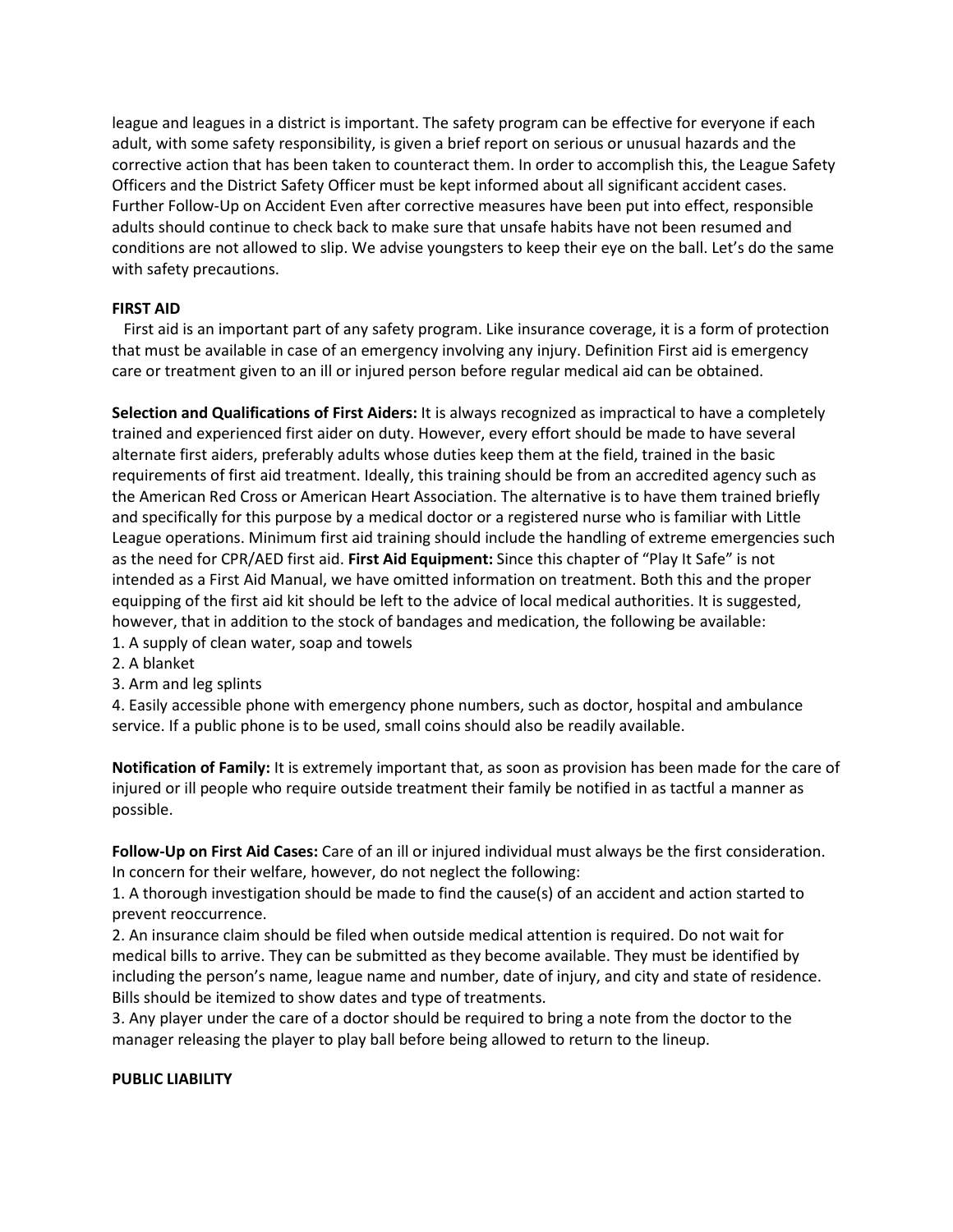The responsibility of all organizations and their individual members for the safety of the general public has become an increasingly important factor in present-day society.

**Little League's Obligation:** As a non-profit organization supported by public funds and operated by volunteers, we should have a deep interest in the safety of the general public as well as the protection of our Little League volunteers from lawsuits. Even though we cannot fully protect the public from all situations arising out of the operation of a league, we can safeguard them from our own unintentional negligence.

**Consequences of Being Sued**: No matter how unjustified a liability suit may be, we should be concerned about the effects of such legal action on Little League and particularly on the men and women who make the league possible. The worst result of such a suit, if there is no liability insurance coverage, is the possibility of wrecking the financial position of the individual against whom the suit is directed. In cases where a large judgment is obtained against an individual, the Court may take over all a person's assets and even attach future earnings for years to come. Any player under the care of a doctor should be required to bring a note from the doctor to the manager releasing the player to play ball before being allowed to return to the lineup. Another ill effect is unfavorable publicity from news releases, which are sometimes of a sensational nature. They can damage the public good will which has taken years to build.

**Protective Measures** Obviously, our best protection against the relentless attacks of a few claim-minded individuals is to have adequate liability insurance coverage from a reputable company. This will protect local league officials but not the good name of the league and its members. Some legal protection can be obtained by incorporating a league under the laws of the state in which it operates. This is not to be confused with Little League Baseball, Incorporated, which cannot pass the advantages of its incorporation on to individual Little Leagues. They must be incorporated under the laws of the state in which they operate. This relatively inexpensive protection will safeguard the league as a whole and its members, to a degree, from unlimited financial responsibility for a judgment against the league. However, it will not relieve anyone from the legal expenses required to defend against a suit, nor will it limit the legal responsibility of persons who may be sued as individuals. A league desiring to use the words "Little League" in its corporate title must first obtain consent from Little League Headquarters. As in the case of player accidents, we can go a long way toward safeguarding the good name of Little League and the best interests of all individuals by taking a few common-sense precautions. **Avoid** 

**Negligence**: The taking of precautions should be based on this main objective of avoiding any implication of negligence on the part of Little League people. In most successful public liability suits, the claimant must prove that some organization or individuals have been negligent in their obligation to safeguard the general public. Some examples of what can be considered as negligence are: 1. The use of grandstands or bleachers that are unsafe due to faulty design, the use of substandard building materials or material which has deteriorated to a point where they are not safe for a capacity crowd.

2. Spectator screen with holes which have become loose or torn.

3. The serving of food at a Little League concession stand that may have become spoiled or contaminated and the careless use of bottled gas. The following safety rules should be observed if bottled gas is used for cooking:

(a) Gas cylinders and regulators should be installed out of doors, at least three (3) feet from any building and, if not separated by a solid wall, at least six (6) feet from the gas burners. Cylinders should always be in an upright position.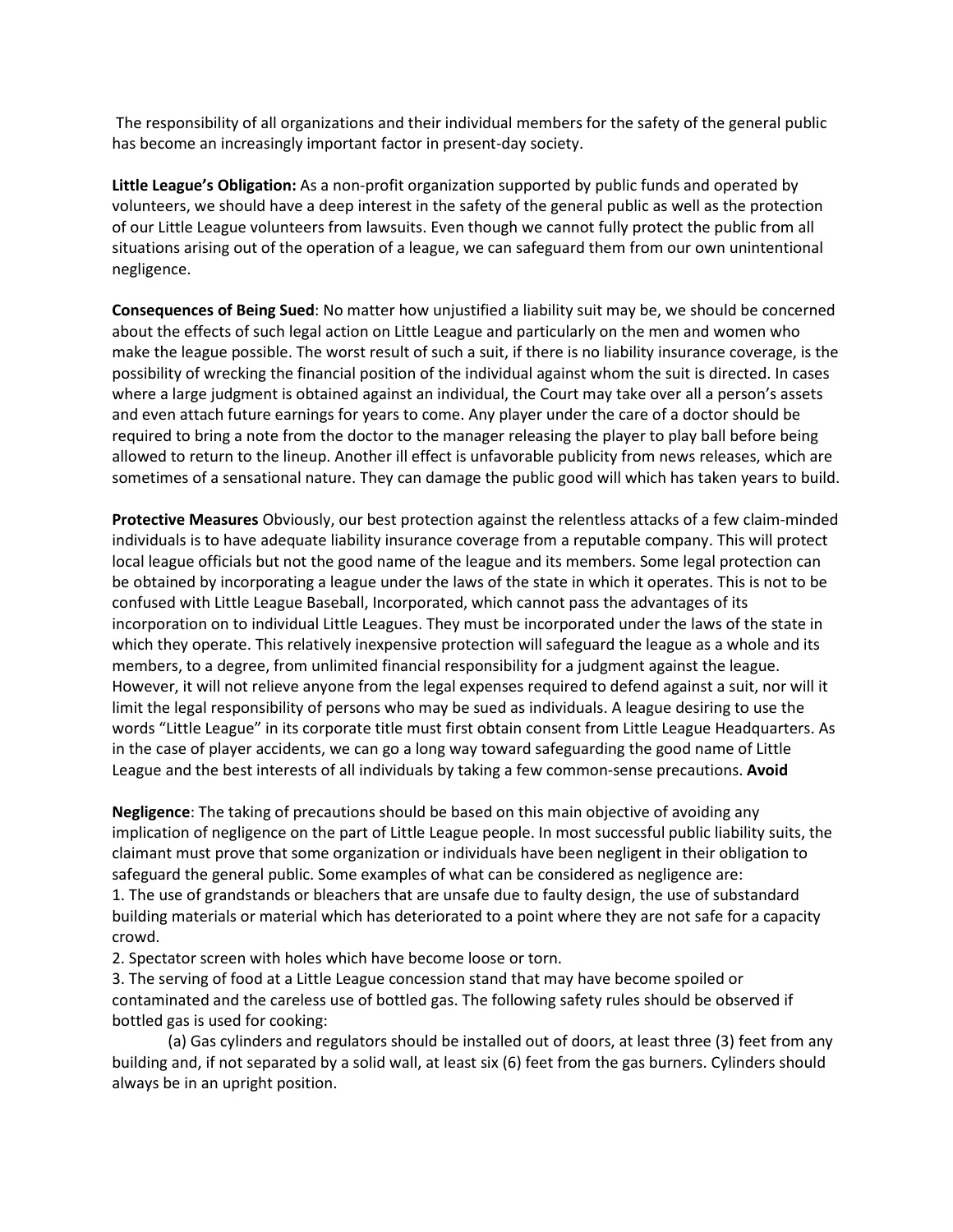(b) Solid pipe, metal tubing or standard braided metal hose should be used to connect the cylinders. Pipe should have flexible couplings or a tubing loop to provide for jarring or vibration.

(c) Cylinders should be installed and maintained by the supplier. By having a reserve cylinder piped up and ready for use, there will be no need for Auxiliary personnel to do more than turn a valve.

(d) Gas cylinders should be protected from physical damage and tampering but never in a solid enclosure, to avoid the possibility of an explosion.

(e) When not in use they should always be turned off at the cylinder and the key or valve handle removed.

(f) A hand fire extinguisher suitable for grease fires should be available and kept fully charged. The minimum requirement is a 5 lb. carbon dioxide type or a 2 3/4 lb. dry chemical extinguisher.

(g) If leaking gas ignites, always shut off the valve at the cylinder. If gas is burning at the top of a cylinder, **DO NOT TRY TO EXTINGUISH IT. Call the Fire Department**.

(h) Have your installation inspected and approved by your local Fire Protection Authorities.

4. Permitting members of the general public, particularly small children on the playing field where they may be exposed to thrown or batted balls and swinging bats.

5. Allowing a pitcher and catcher to warm up in an unsafe location such as too near the stands, where a wild pitch could injure someone.

6. Ignoring an obvious and frequent exposure to non-spectators using a public street or similar area and preventing their being struck by hard hit balls hit out of the playing field.

 Conclusion In brief, we can discharge our obligations for the safety of the general public and the welfare of the league and its members. Provide a reasonably safe place for spectators and maintaining it in good condition. Any adult spectator in attendance assumes the normal risks of watching baseball. Grandstand and bleachers should be inspected annually and be in conformity with National Fire Protection Association Standard for Places of Outdoor Assembly, No. 102. A pamphlet on Code No. 102 may be purchased from the NFPA, 470 Atlantic Avenue, Boston, MA. 02100. In some states, inspection service is provided and compliance with this Code is a legal requirement.

### **ACCIDENT INSURANCE COVERAGE**

 A complete safety program must be backed up by adequate accident insurance coverage. Responsible organizations providing athletic programs assume a moral obligation to assure each injured player adequate medical attention and to help parents or families of injured players by easing the burden of medical expenses. In addition, adults who volunteer to assist in the operation of the league are entitled to protection from possible costs of accidental injuries. **Accident Insurance:** This coverage is a requirement for chartering a league and is not to be confused with public liability insurance described in the foregoing chapter. Liability insurance protects a Little League against suits arising out of accidents to the general public. Adequate accident insurance provides reimbursement for actual eligible medical costs arising out of accidental injuries to eligible individuals in the Little League organization directing or assisting with the games, tournament, practices and when traveling directly to and from the field. See your League President for pamphlets that provide a detailed description of these insurance coverages. Insurance for Service-Connected Leagues Adequate insurance for leagues operating at military installations sometimes is overlooked because of the free medical services available at these locations. Individuals in these leagues are not usually covered for:

- 1. The cost of dental care for dependents, if stationed in the United States.
- 2. The full expense of hospital care outside of military installation.
- 3. Injury expenses to civilian employees and their dependents.
- 4. Most accident expenses incurred in connection with baseball trips away from the military installation.

 It is strongly recommended that these leagues review their insurance position and consider obtaining coverage through Little League Headquarters for: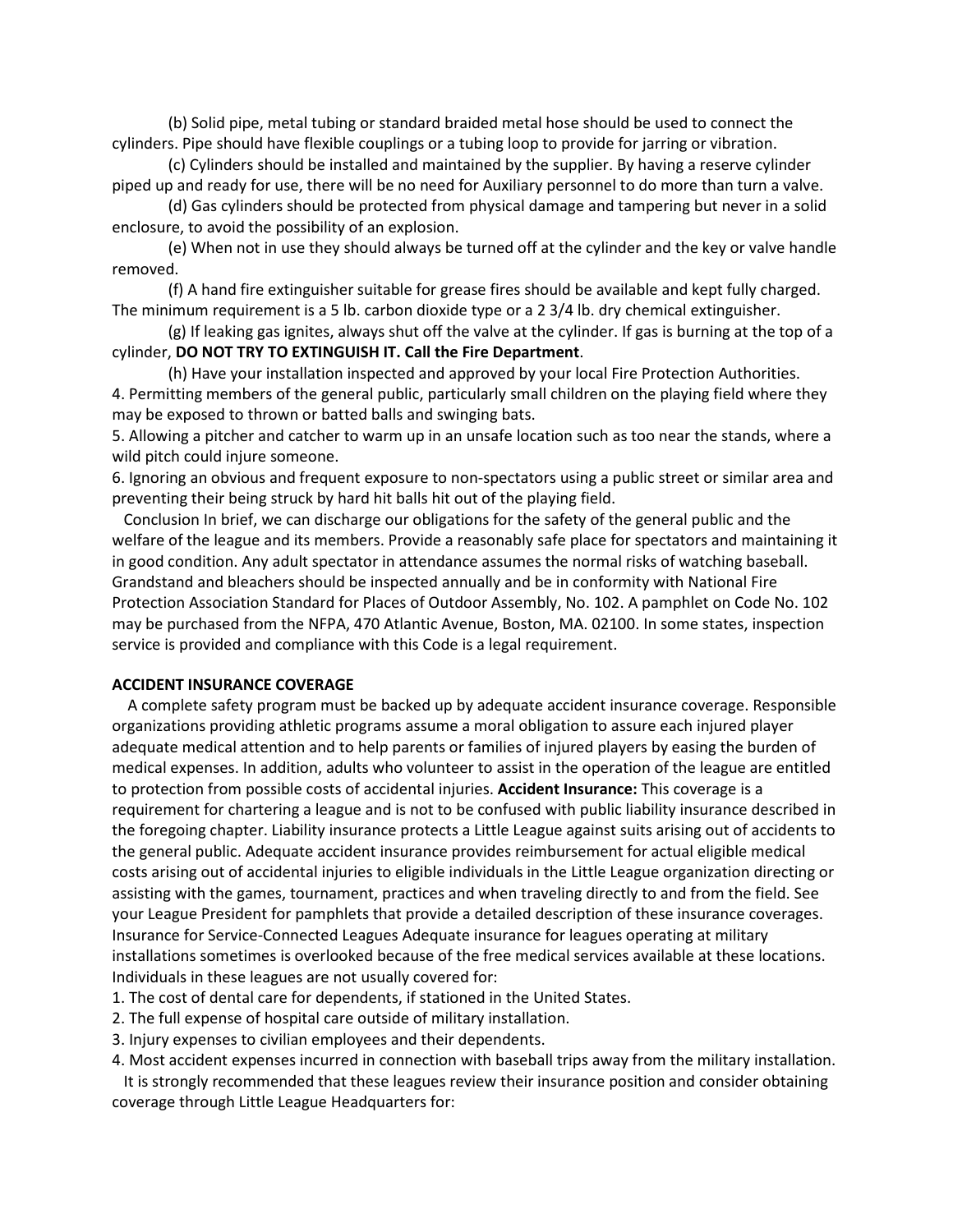1. A special death and dismemberment policy for each team.

2. Full coverage for approved tournaments if their activities will take them away from government property.

3. Regular Little League insurance, if the lack of medical benefits indicates a need for this protection.

 This coverage would make separate death and dismemberment and tournament insurance unnecessary. Little League Insurance Obligations The payment of premiums for insurance coverage, even the required accident insurance, does not completely fulfill a league's requirement to its members. Misuse of an insurance contract may seem to provide extra benefits for the few individuals who have no scruples in this regard. In fact, they are only working to their own disadvantage and that of other leagues in their rating area. Unjustified overloading of claim costs can result in increased premium charges. In time it could price your league out of business, as well as other leagues having limited finances. These abuses may be unintentional or possibly based on the fallacy that "any insurance company is fair game." Some examples are:

1. Submitting claims for injuries or illnesses that are not directly related to Little League activities. 2. Concealing other insurance coverage which has a prior responsibility for the payment of a claim or permitting duplication of benefits.

3. Permitting medical services to overcharge just because insurance coverage is available.

4. The submission of unjustified claims by a league official who has not taken the trouble to have the essential details of an accident checked by a responsible person to make sure that it has resulted directly from a Little League activity covered by insurance.

**Little League Headquarters Assistance**: Little League Headquarters, with its data processing equipment and research analysis department, is in an excellent position to take corrective action based on a review of claim cases. These safety improvements may take the form of adjusting playing conditions, developing and improving protective equipment, and advising on training procedures. Keeping an alert eye out for dangers to the general public and no spectators in the vicinity of the field. This applies particularly to small children. Carrying adequate public liability insurance with a reputable company. Extensions of this coverage are needed for the use of additional fields which are under other ownership. Have the league incorporated under the laws of the state in which it operates.

**Play It Safe November 1996 November 1997 4.21 SAFETY CODE FOR LITTLE LEAGUE** • Responsibility for procedures should be that of an adult member of the local league. • Arrangements should be made in advance of all games and practices for emergency medical services. • Managers, coaches and umpires should have some training in first aid. First Aid Kit should be available at the field. • No games or practices should be when weather or field conditions are not good, particularly when lighting is inadequate. • Play area should be inspected frequently for holes, damage, stones, glass and other foreign objects. • Dugouts and bat racks should be positioned behind screens. • Only players, managers, coaches and umpires are permitted on the playing field during play and practice sessions. • Responsibility for keeping bats and loose equipment off the field of play should be that of a player assigned for this purpose. • Procedure should be established for retrieving foul balls batted out of the playing area. • During practice and games, all players should be alert and watching the batter on each pitch. • During warm-up drills players should be spaced so that no one is endangered by wild throws or missed catches. • Equipment should be inspected regularly. Make sure it fits properly. • Batters must wear approved protective helmets during batting practice, as well as during games. • Catcher must wear catcher's helmet, mask, throat protector, long model chest protector, shin guards and male catchers must always wear a protective supporter. • Except when the runner is returning to a base, headfirst slides should be avoided. • During slide practice bases should not be strapped down and should be located away from the base anchoring system. • At no time should "horse play" be permitted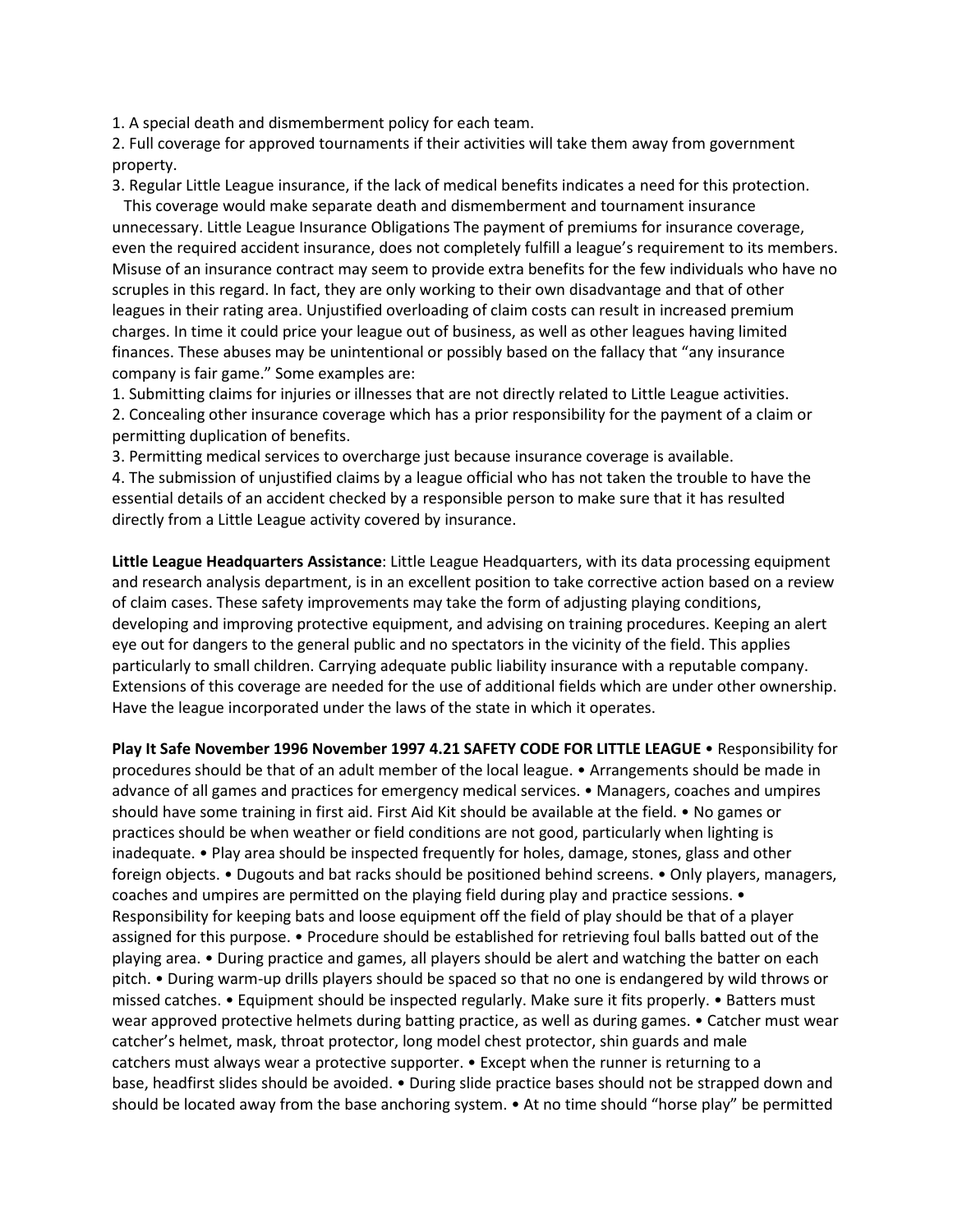on the playing field. • Parents of players who wear glasses should be encouraged to provide "safety glasses." • Players should not wear watches, rings, pins or other metallic items. • Catchers must wear catcher's helmet and mask with a throat protector in warming up pitchers. This applies between innings and in the bullpen.

### **Lightning Facts and Safety Precautions**

Consider the following facts: • The average lightning stroke is 6- 8 miles long. • The average thunderstorm is 6 -10 miles wide and travels at a rate of 25 miles per hour. • Once the leading edge of a thunderstorm approaches to within 10 miles, you are at immediate risk due to the possibility of lightning strikes coming from the storm's overhanging anvil cloud (for example, the lightning that injured 13 people during a concert at RFK occurred while it was sunny and dry). • On the average, thunder can only be heard over 3 - 4 miles, depending on humidity, terrain, and other factors. This means that by the time you hear the thunder, you are already in the risk area for lightning strikes. "Flash-Bang" Method One way of determining how close a recent lightning strike is to you is called the "flash-bang" method. With the "flashbang" method, a person counts the number of seconds between the sight of a lightning strike and the sound of thunder that follows it. Halt-play and evacuation should be called for when the count between the lightning flash and the sound of its thunder is 15 seconds or less. Rule of Thumb The ultimate truth about lightning is that it is unpredictable and cannot be prevented. Therefore, a manager, coach, or umpire who feels threatened by an approaching storm should stop play and get the kids to safety - or if the "flash to bang" proximity measure applies. When in doubt, the following rule of thumb should be applied: Where to Go? No place is safe from the lightning threat, but some places are safer than others. Large enclosed shelters (substantially constructed buildings) are the safest (like our snack bars and press boxes). For many participants, the best area for them to seek shelter is in a fully enclosed metal vehicle with the windows rolled up. If you are stranded in an open area and cannot get to shelter in a car, put your feet together, crouch down, and put your hands over your ears (to try and prevent eardrum damage). **WHERE NOT TO GO!!** Avoid high places and open fields, isolated trees, unprotected gazebos, rain or picnic shelters, dugouts, flagpoles, light poles, bleachers (metal or wood), metal fences, and water. First Aid to a Lightning Victim Typically, the lightning victim exhibits similar symptoms as that of someone suffering from a heart attack. In addition to calling 911, the rescuer should consider the following: • The first tenet of emergency care is "make no more casualties". If the victim is in a high-risk area (open field, isolated tree, etc.) the rescuer should determine if movement from that area is necessary - lightning can and does strike the same place twice. If the rescuer is at risk, and movement of the victim is a viable option, it should be done. • If the victim\_ is not breathing, start mouth to mouth resuscitation. If it is decided to move the victim, give a few quick breaths prior to moving them. • Determine if the victim has a pulse. If no pulse is detected, start cardiac compressions as well. must not be tolerated. This could endanger the batter if it causes the pitcher to lose control. Umpires should stop such actions. 4. Painful finger and hand injuries can be reduced by making sure the batter holds the bat correctly when bunting. Youngsters tend to lean too far over the plate and not keep the ball well out toward the end of the bat. This should be corrected. 5. When the batter becomes a base runner, that player should be taught to run outside the foul lines when going from home plate to first and from third to home, to reduce the chance of being hit by a thrown ball.

**Click the following links below to be redirected to the correct 2021 forms:**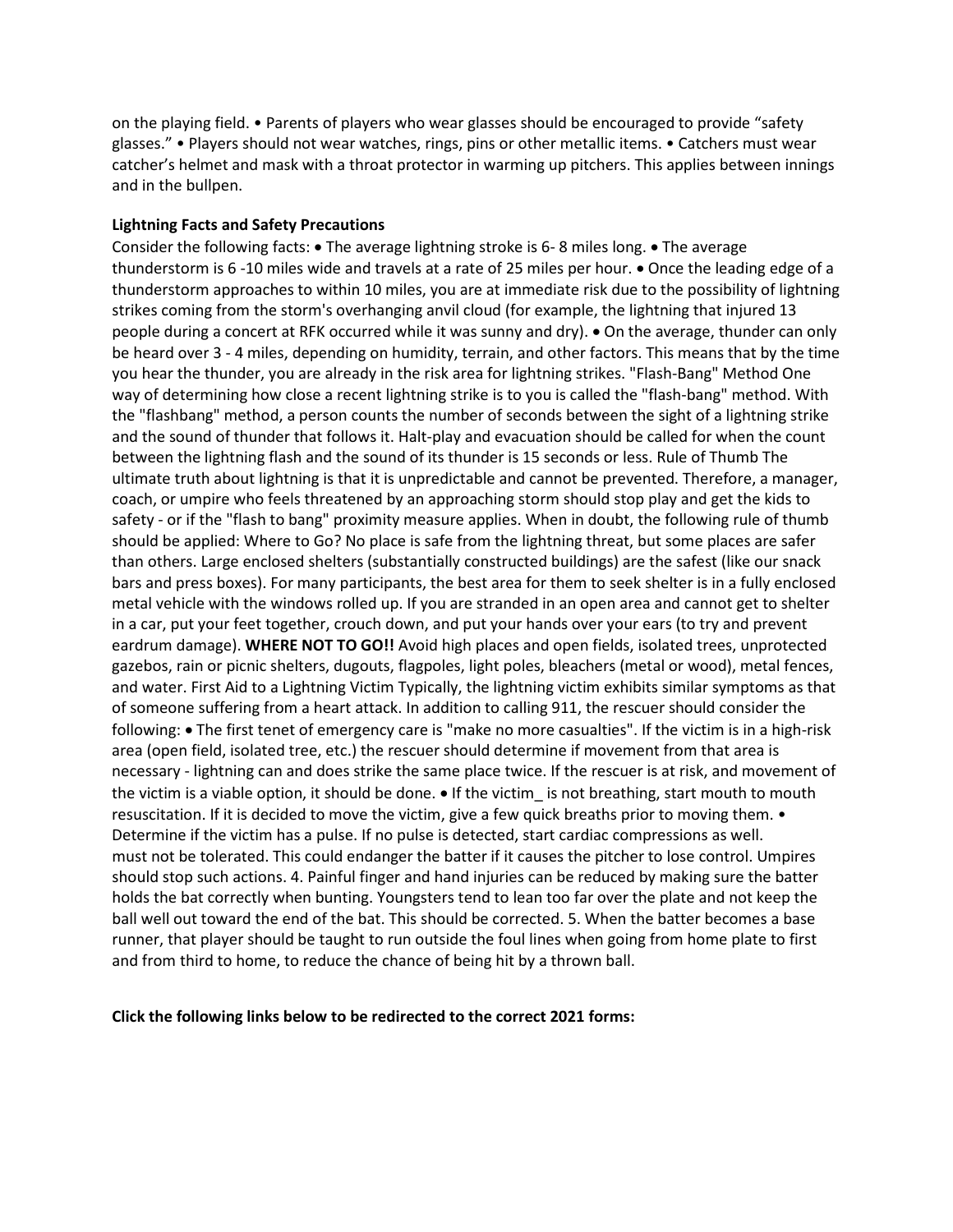





Returning Volunteer Application.pdf Incident Injury Tracking Report.pdf







Medical Release Form.pdf Accident Notification Form.pdf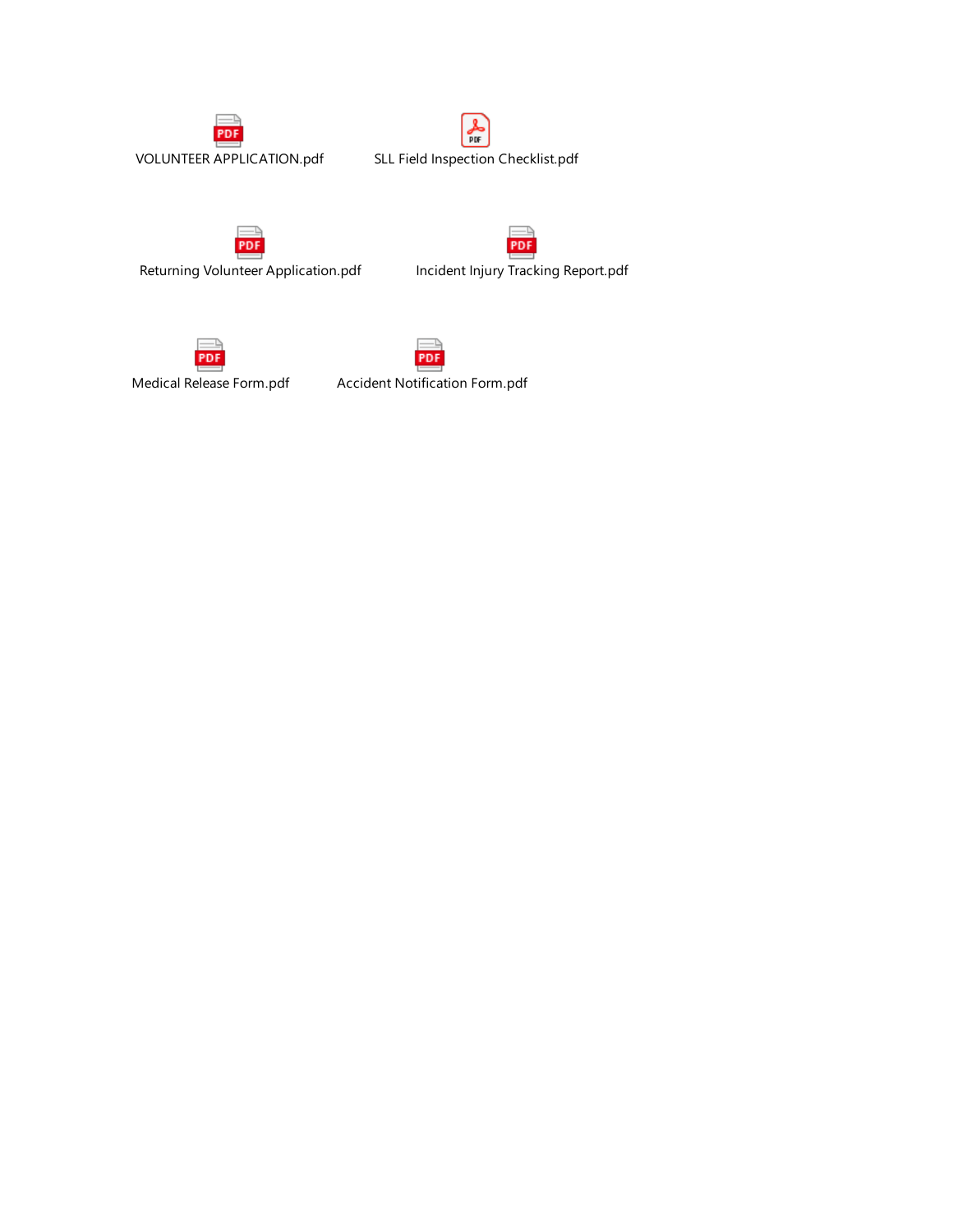# **COVID 19 Addendum**

# **ADDITIONAL COVID 19 SAFETY INFORMATION & POLICIES**

## **POSITIVE OR POTENTIAL POSITIVE CASE**

 Any volunteer or player who has tested positive for COVID-10 or is exhibiting symptoms of COVID-19 is prohibited from showing up to or participating in any Little League activities. This policy also extends to anyone who has been tested and is awaiting results.

If an individual tests positive for COVID-19:

- They are prohibited from showing up to or participating in any Little League activities.
- They may return to play after 10 days from notification of a positive result and with at least one negative test result.
	- Proof of a negative test must be provided to the Safety Officer prior to the individual participating in League activities
	- All of this information will be kept confidential to respect the privacy of the individual affected and to promote the health and safety of the league, its players, volunteers and spectators

The team to which the individual is connected will have to refrain from all League activities for 10 days.

- The Safety Officer will inform the team by email that an individual on the team has tested positive or is awaiting a test result.
- If more than two teams in a Division are prohibited from League activities, the League will suspend all activities for that Division until it is safe to resume play.
- The Safety Officer will inform the Division by email of the issue without identifying the affected, or potentially affected, individuals(s).

### **VACCINE**

 Smithfield Little League acknowledges that the availability of a vaccine is not a panacea for the COVID-19 pandemic. The league also understands that even those who are vaccinated can still transmit the virus to those who are not vaccinated. Finally, the league recognizes that most volunteers will not have access to a vaccine, if they choose to obtain one, until the summer, or later. In addition to the first implementation of the vaccine, it is also projected to be administered on a yearly bases. The league will follow guidance of the State of Rhode Island with regard to any imposition of a vaccine mandate. If the State does not issue guidance, the league will follow the recommendation of Little League International. If neither entity issues guidance, the league is not in a position to mandate nor enforce a vaccine policy.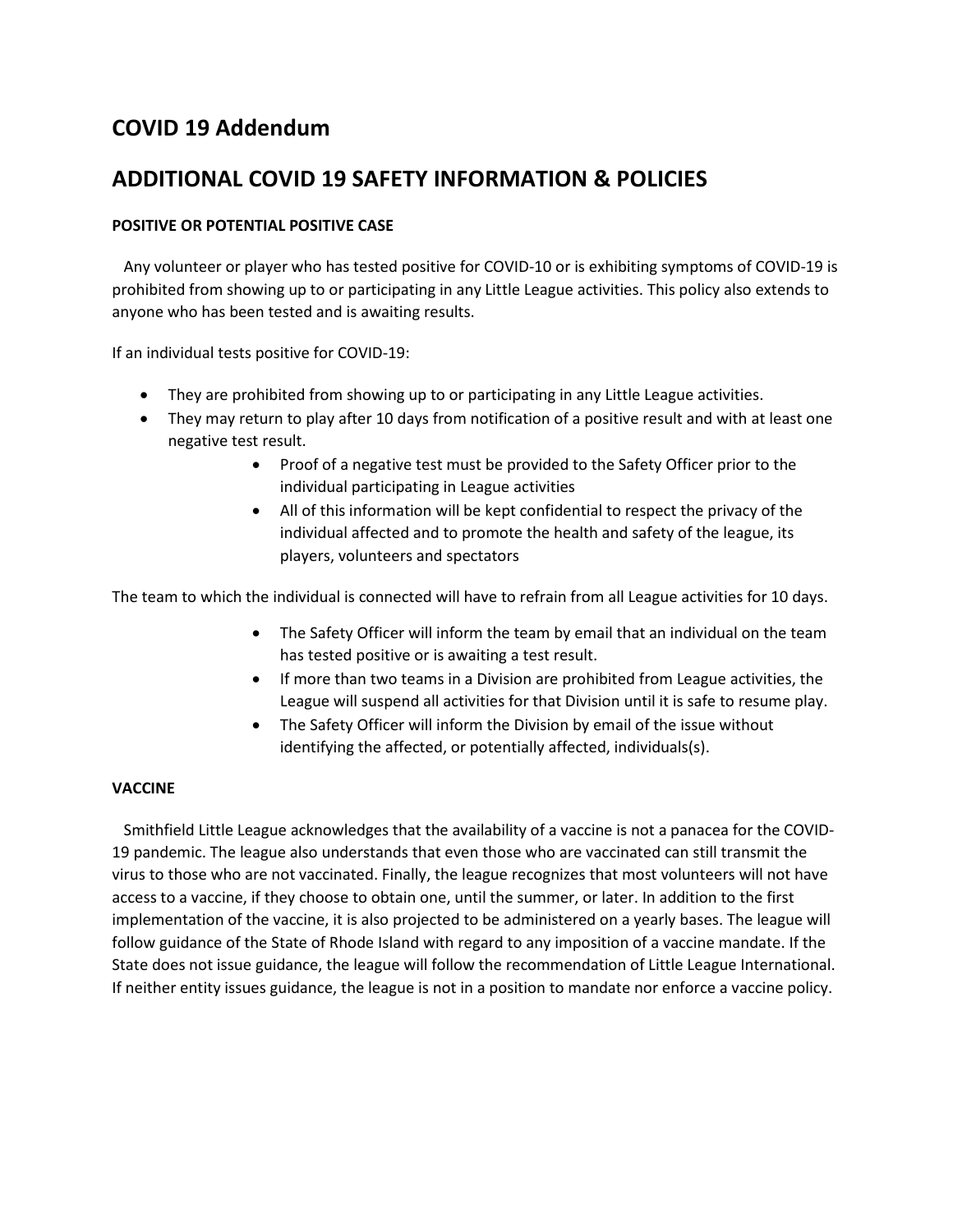### **CONTACT TRACING**

 To ensure compliance, each manager will be required to complete a compliance form after each game, practice or any league activity to verify that these guidelines have been followed and carried out. This form, in addition to including a checklist, will also include the name of all coaches, players and spectators who attended the game. The Safety Officer shall maintain these records. The league takes the safety of its players and volunteers seriously. Managers who do not complete the form within 24 hours will be subject to actions by the SLL Board.

### **SAFETY OF SPECTATORS**

 Spectators are urged to follow guidelines of state and federal health officials with regard to masks. The League strongly encourages spectators to use masks or face coverings out of respect for those who wish to watch a game, but may have underlying conditions. The coverings are not necessarily to protect the individuals wearing them, rather others. Those individuals who opt to not to wear a mask - or cannot wear a mask due to a legitimate health issue - are asked to remain 14 feet from others - unless from the same household.

All and SLL members and spectators alike are prohibited from viewing a practice/ game from behind the home plate area back stop.

### **UMPIRES**

 The umpire is restricted from positioning themselves behind home plate. The umpire may position themselves behind the mound to call balls and strikes. An umpire's call is final; there is no appeal of calls, etc. The umpire shall not hold baseballs, rather, this will be the responsibility of the compliance officer for each team. Each team will supply baseballs for their players, no cross contact with baseballs from one team to another. The goal is to limit the number of individuals who make contact with a baseball.

#### **CONCESSION STAND OPERATIONS**

 The league has suspended all concession stand activities and will review this concession stand SOP for RIDoH compliance and adjust accordingly prior to reopening.

### **RESTROOM FACILITIES**

 Smithfield Little League volunteers cannot be responsible for cleaning restroom facilities however, the league will make available cleaning products, such as a disinfectant, that individuals may use prior to use of the facility.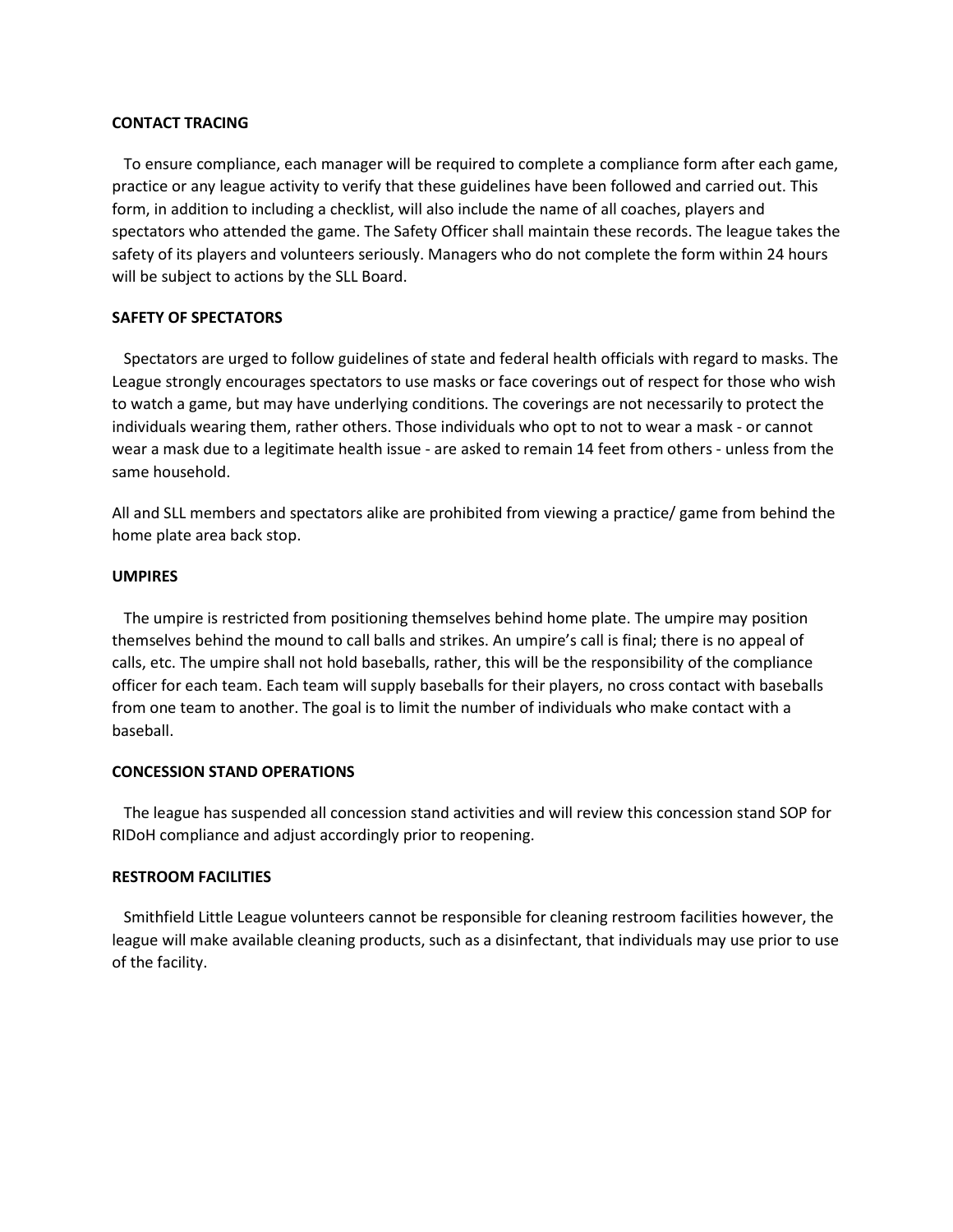*The below content is from last 2019-20 season. This will be what we shift to in needed based on RIDoH guidance in the event of a recurrence of a State restriction or lockdown.* 

## **PHASE I: PREPARATION, PROCUREMENT AND TRAINING**

Smithfield Little League has reviewed best practices for safely engaging in youth sports from a variety of sources, including leagues that have already begun to return to the field in other parts of the country; the Centers for Disease Control and Prevention (CDC); State of Rhode Island; Little League International, etc. We also realize that training of coaches and parents is necessary to ensure adherence to safety guidelines. This plan as well as addendums from the State of Rhode Island and CDC shall be provided to all coaches, managers and families; posted on the league website; and shared on social media. Managers and coaches must acknowledge that they have reviewed the information.

## **PHASE II: LIMITED PRACTICES IN "PODS"**

In accordance with the RI Governor's plan to *Reopen Rhode Island*, Smithfield Little League envisions limited practices during this phase, adhering to the following guidelines:

General practice guidelines

- 1. All practices will be limited to no more than 15 players and coaches.
- 2. One team will be assigned to a field
- 3. There will be a 30-minute gap in between practices so that teams are not on the same field simultaneously.
- 4. Use of dugouts will be prohibited.
- 5. Equipment bags will be hung on fences outside the field in designated areas marked 10 feet apart.
- 6. No games or scrimmages will take place with other pods or teams.
- 7. Between practices, a coach will disinfect all surfaces (using an EPA registered surface disinfectant for use to destroy SARS-CoV-2) that players or coaches may have touched such as fences, fence caps, dugout benches, etc.

Practice guidelines for Players

- 1. Players will use hand sanitizer at the beginning and end of practice, and at regular intervals throughout practice.
- 2. Players will be prohibited from sharing equipment and water bottles
- 3. All player equipment must be stored in a players' bag when not in use.
- 4. Players will be strongly encouraged to wear batting gloves at all times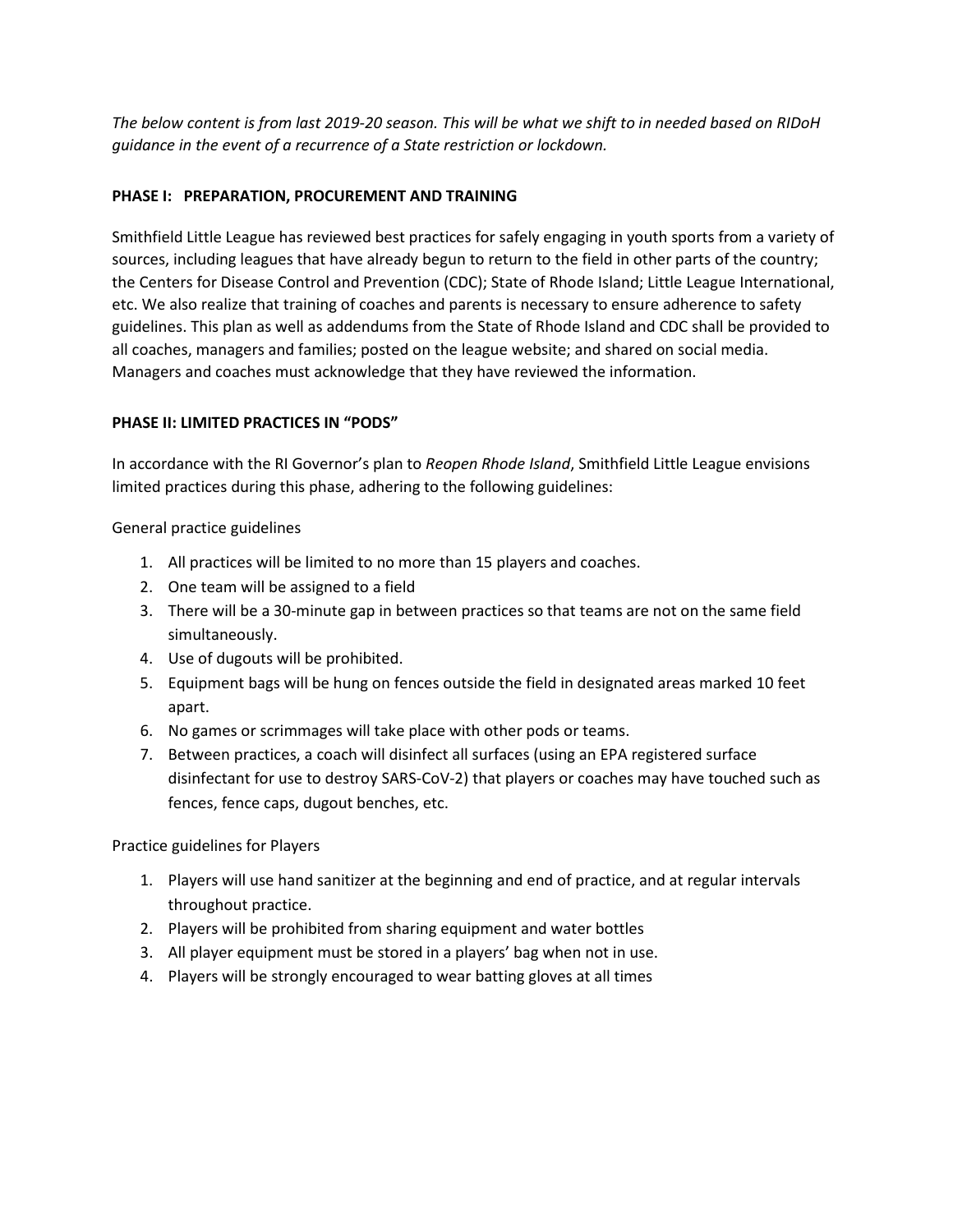Practice guidelines for Managers and Coaches

- 1. P[e](https://www.cdc.gov/coronavirus/2019-ncov/community/schools-childcare/youth-sports.html)r the [Centers for Disease Control](https://www.cdc.gov/coronavirus/2019-ncov/community/schools-childcare/youth-sports.html) and an Executive Order by the Governor of Rhode Island, face coverings must be worn by coaches.
- 2. Coaches will be provided a bucket of new baseballs for the exclusive use of that team.
- 3. Coaches will rotate the use of baseballs using approved sanitizer on balls that have been used.
- 4. Coaches will conduct practices in a manner that allows players to maintain appropriate social distancing
- 5. At least two adults must be present for each practice.
- 6. Only those individuals who have submitted BCI checks will be permitted with children at the field.
- 7. Before the first practice, managers shall ask their families to complete for each player a [Medical](https://www.littleleague.org/downloads/medical-release-form/)  [Release Form](https://www.littleleague.org/downloads/medical-release-form/) and submit to the manager electronically.

Practice guidelines for Parents/Families

- 1. Parents may not be present on the field, however, they may remain in their vehicles should they wish to view practices. *(An exception to this rule is if a child has a pre-existing health condition that requires strict parental supervision.)*
- 2. Families will be strongly encouraged to have their player shower upon their return home and all baseball gear wiped down with an approved disinfectant.
- 3. No player will be permitted to practice unless their gear has been sanitized.

Families will be provided a pre-practice checklist that will include the following instructions:

- 1. Take your child's temperature 15 minutes prior to departure for practice
	- 1. If your child has a fever, please do not bring them to practice
- 2. Disinfect all equipment (bats, gloves, etc.)
- 3. Minimize equipment in bags
- 4. Ensure there is no food present in bags
- 5. Label water bottle with child's name

All managers will be provided a pre-practice checklist that will include the following:

- 1. Ask all players (including coaches) if they feel ill
- 2. Ask players if they have had a fever in the past 48 hours
- 3. Ask players if the have been with someone who was ill
- 4. Ask players if they have been with someone who has COVID-19
- 5. Ask if the players' equipment has been sanitized with an approved disinfectant

If a player answers yes to any of these questions, except #5, they will be asked to adhere to the following protocols as established by the CDC. Note that these screening guidelines apply to coaches as well. (If a player answers yes to #5, a coach will be responsible for disinfecting the player's equipment)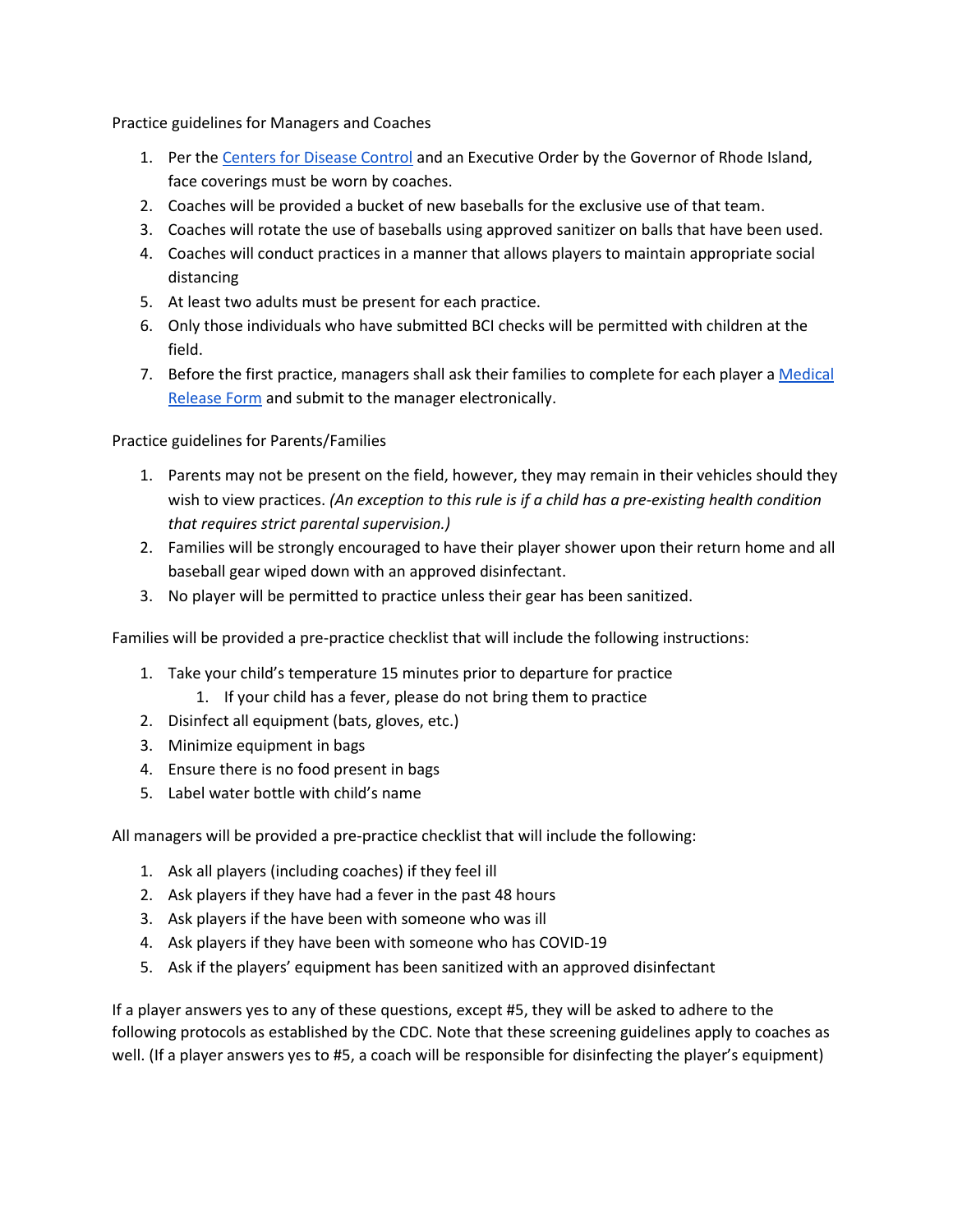1. The manager will quietly and privately ask the parent to share this information with the league safety officer for the purposes of contact tracing should the town or health officials seek such information.

2. Reflectin[g](https://www.cdc.gov/coronavirus/2019-ncov/if-you-are-sick/end-home-isolation.html?CDC_AA_refVal=https%3A%2F%2Fwww.cdc.gov%2Fcoronavirus%2F2019-ncov%2Fprevent-getting-sick%2Fwhen-its-safe.html) [CDC guidance,](https://www.cdc.gov/coronavirus/2019-ncov/if-you-are-sick/end-home-isolation.html?CDC_AA_refVal=https%3A%2F%2Fwww.cdc.gov%2Fcoronavirus%2F2019-ncov%2Fprevent-getting-sick%2Fwhen-its-safe.html) if you think or know a player has had COVID-19, and symptoms, the player may be around others after:

- a. 3 days with no fever and;
- b. Symptoms improved and;
- c. 10 days since symptoms first appeared

3. If a player tested positive for COVID-19 but had no symptoms, if they continue to have no symptoms, the player may be around others after:

a. 10 days have passed since a negative test

4. The CDC also states, individuals with conditions that weaken their immune system might need to stay home longer than 10 days. Parents should consult their healthcare provider for more information. If testing is available, it may be recommended by a healthcare provider. Players may resume practice after two negative test results in a row, at least 24 hours apart.

5. Per the CDC, it is important to remember that anyone who has close contact with someone with COVID-19 should stay home for 14 days after exposure based on the time it takes to develop illness.

## **PHASE III: PLAY BALL (SAFELY)**

Phase III will include all safety measures as indicated in Phase II with some exceptions such as the limited use of dugouts.

## **COMPLIANCE COORDINATOR**

 Key to the success of this phase is the vigilant monitoring of players and their actions. As such, one coach will be appointed a COVID-19 compliance coordinator for each team. The duties of this individual will focus on guideline compliance. This person must submit a BCI check and not be in the high-risk group for COVID-19. This individual will:

- Ensure players apply masks as they are returning to the dugout
- Ensure players wear masks at all times in the dugout
- Ensure players are not congregating near one another in the dugout
- Ensure that a new ball is put into play for each batter
- Ensure that the ball in play is sanitized after each at-bat
	- Must be done by someone with gloves
- Ensure that foul balls retrieved by spectators are not put immediately into play
	- They must first be sanitized by someone with gloves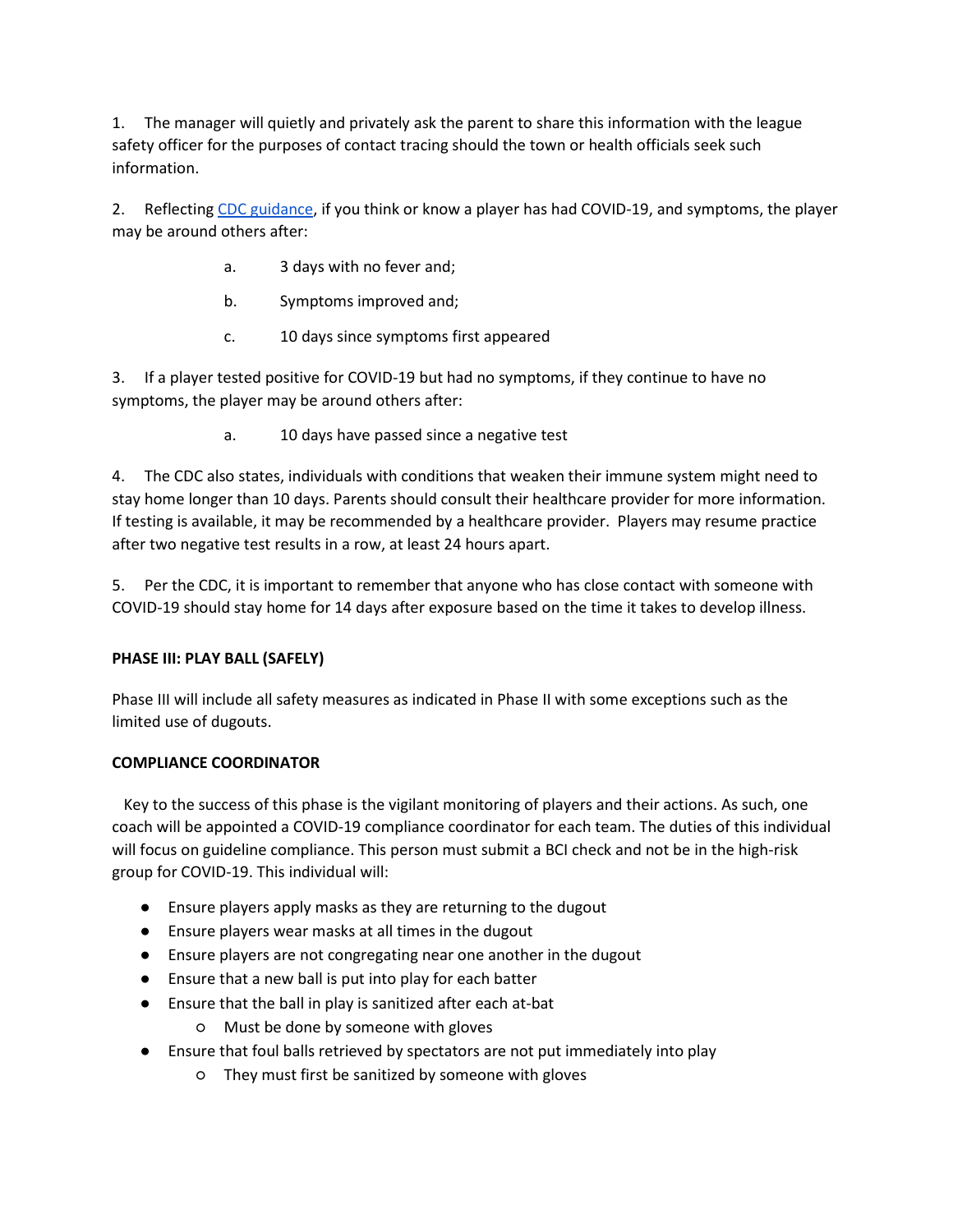- Ensure that spectators are observing social distancing guidelines by positioning themselves at designated, approved spaces at the field
- Ensure that no one congregates behind the home plate area
- Ensure players use hand sanitizer upon entering dugout, then departing dugout
- Ensure that a players' bat is wiped down after each at-bat, then returned to their bag
- Ensure players are not using someone else's helmet
- Ensure coaches are wearing masks at all times while on the field or in the dugout

Players will be permitted to use the dugout with social distancing practices, but must keep their equipment in their bag unless that piece of equipment is being used.

*NOTE: As the state progresses from Phase 2 to Phase 3, Smithfield Little League will provide a diagram of each field indicating where spectators may position themselves to view a game as well as restricted areas such as dugouts and the areas behind home plate.*

## **GAME PLAY MODIFICATIONS**

 Teams will be assigned a time frame during which they may have access to each field. Teams may arrive 15 minutes prior to the scheduled start of the game; if they arrive early, they may not exit the vehicle until a manager gives the OK. Team meetings may not take place after games; teams must immediately depart. There will be no lining up and shaking of hands after each game. Instead, teams shall yell "good game" at the conclusion of the game. If there is a tie at the end of the prescribed time limit, the game ends in a tie; there are no extra innings unless the field is free after the game. Before departing, managers shall spray all surface areas that players may have or had come into contact (fences, fence posts, dugout benches, fence caps, etc.) with a disinfectant provided by the league. No one may enter the dugout or field area outside of their assigned times.

### **ADDITIONAL RESOURCES**

· [https://www.littleleague.org/player-safety/coronavirus-update/season-resumption-guide/best](https://www.littleleague.org/player-safety/coronavirus-update/season-resumption-guide/best-practices/organizing-playing-watching-games/game-operations-and-umpire-guidance/)[practices/organizing-playing-watching-games/game-operations-and-umpire-guidance/](https://www.littleleague.org/player-safety/coronavirus-update/season-resumption-guide/best-practices/organizing-playing-watching-games/game-operations-and-umpire-guidance/)

· [https://www.littleleague.org/player-safety/coronavirus-update/season-resumption-guide/best](https://www.littleleague.org/player-safety/coronavirus-update/season-resumption-guide/best-practices/organizing-playing-watching-games/on-field-guidance/)[practices/organizing-playing-watching-games/on-field-guidance/](https://www.littleleague.org/player-safety/coronavirus-update/season-resumption-guide/best-practices/organizing-playing-watching-games/on-field-guidance/) 

[https://www.littleleague.org/player-safety/coronavirus-update/season-resumption-guide/best](https://www.littleleague.org/player-safety/coronavirus-update/season-resumption-guide/best-practices/organizing-playing-watching-games/general-guidance/)[practices/organizing-playing-watching-games/general-guidance/](https://www.littleleague.org/player-safety/coronavirus-update/season-resumption-guide/best-practices/organizing-playing-watching-games/general-guidance/)